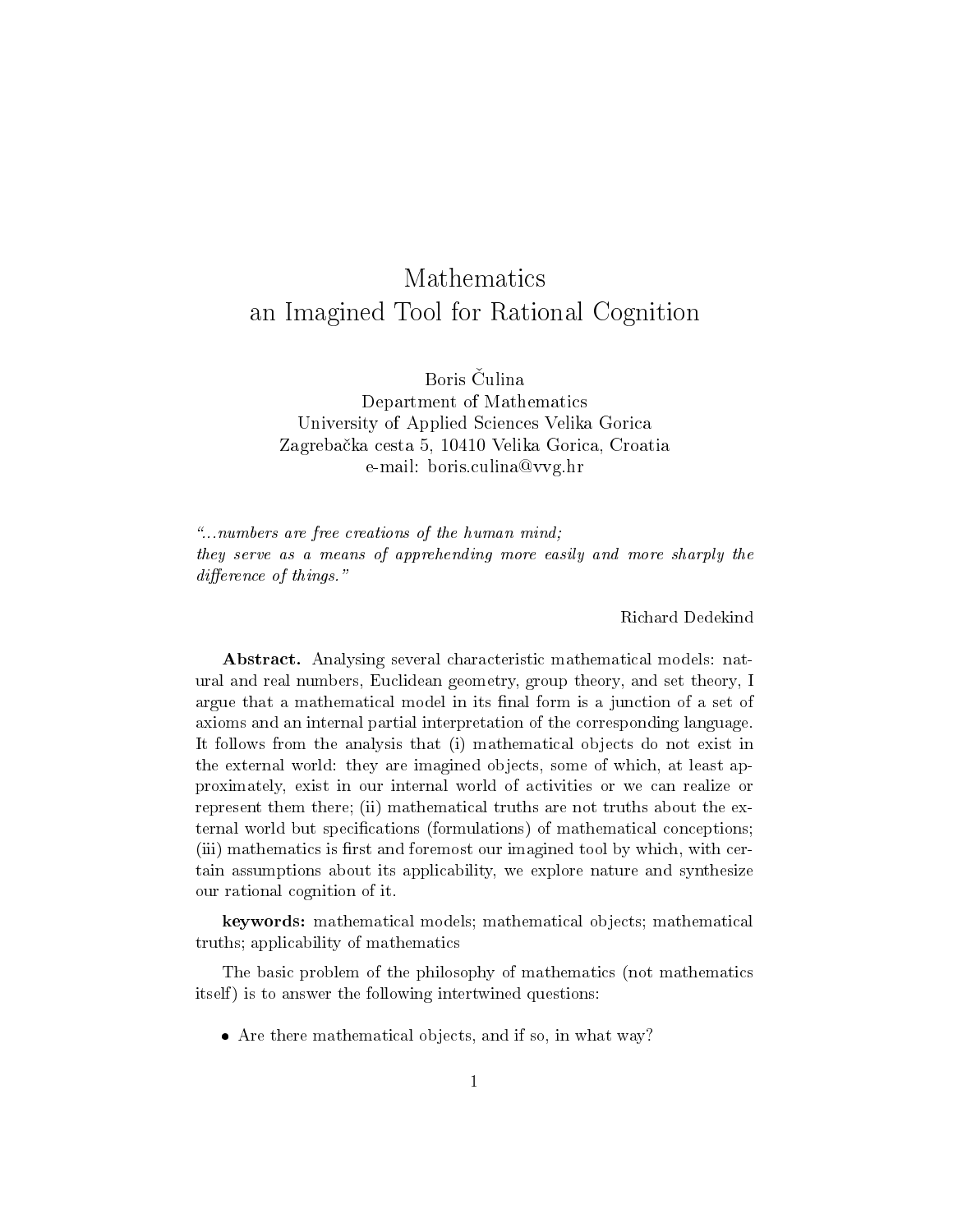- What is mathematical truth and how do we establish it?
- How is mathematics applied?

This paper presents a solution that can be considered an elaboration of Dedekind's quotation from the beginning of the article. The basic theses that I intend to argue in this article are the following:

- Mathematical objects do not exist in the external world. They are imagined objects, some of which, at least approximately, exist in our internal world of activities or we can realize or represent them there.
- Mathematical truths are not truths about the external world but specifications (formulations) of mathematical conceptions.
- Mathematics is first and foremost our imagined tool by which, with certain assumptions about its applicability, we explore nature and synthesize our rational cognition of it.

I will try to make clear what is absolutely clear to the famous physicist Percy W. Bridgman: "It is the merest truism, evident at once to unsophisticated observation, that mathematics is a human invention." [Bri27]. Having practised mathematics all my life, by vocation and by profession, just as breathing was natural to me, so it was natural for me to consider mathematics as a human invention and a free creation of the human mind whose purpose is to be a tool of our rational cognition and rational activities in general. When I decided to clarify to myself what human invention mathematics was, it proved to me, I believe, a far more difficult task than explaining what breathing is. In this article, I have outlined what I came up with along the way.

In most of the article I will explain and argue the view of mathematics as an imagined tool for rational cognition. I will consider as illustrative examples classical, but still most important, mathematical models: the natural number system, the real number system, and Euclidean geometry, as well as today's standard mathematical models: group theory, and set theory. To quote the famous mathematician Saunders Mac Lane: "...a philosophy of Mathematics is not convincing unless it is founded on an examination of Mathematics itself." [ML86]. I will then set out the basic characteristics of the view of mathematics as an imagined tool for rational cognition, explain how mathematical objects possibly exist and how mathematics is applied. In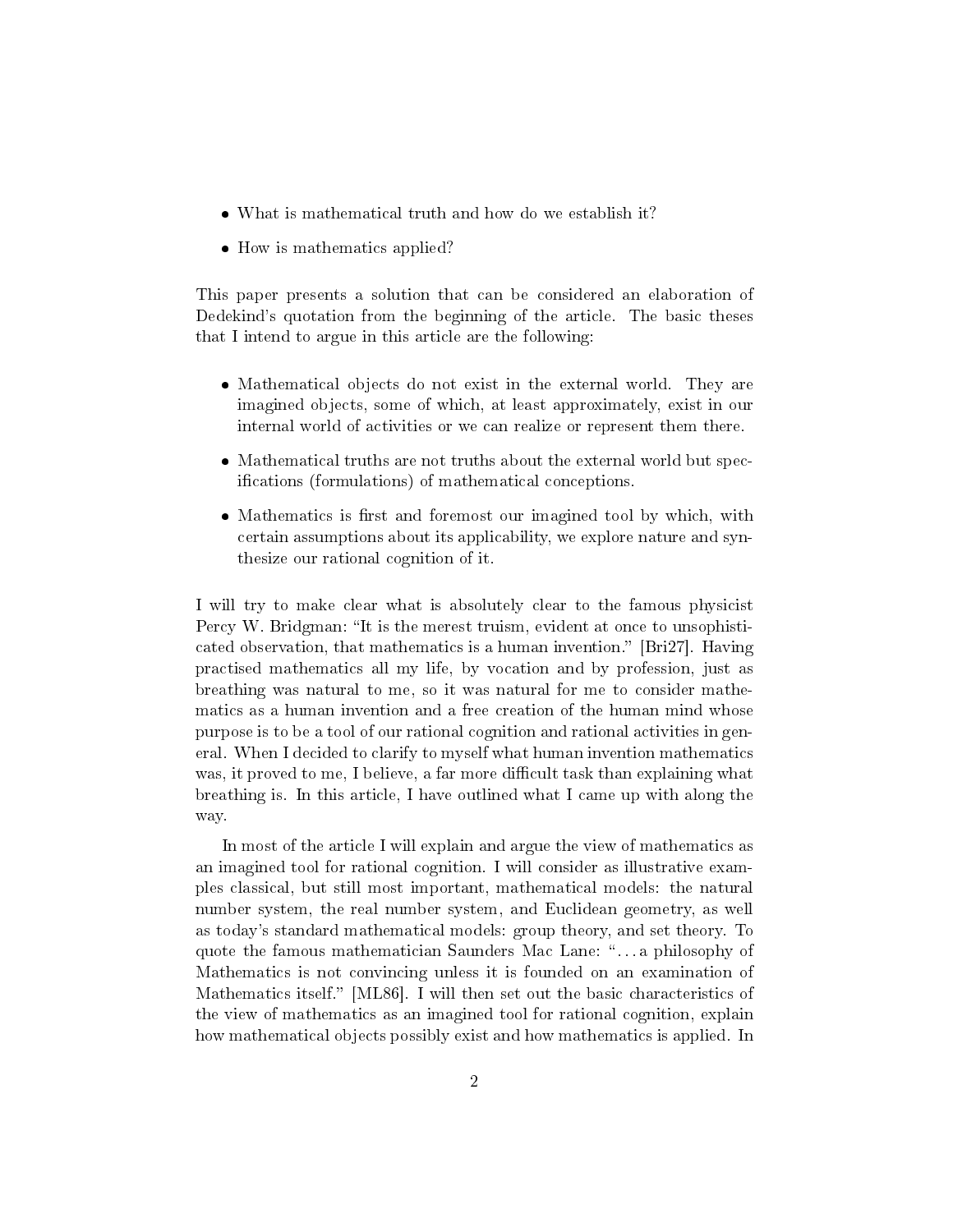the last part of the article I will expose this view of mathematics to Benacceraf dilemma, Bueno's five desiderata and Quine-Putnam indispensability argument, as well as determine its place on the map of different views of mathematics.

The terms "intuition", "idea", "conception", "model" and "theory" will denote more and more precise stages in modelling certain thoughts. The terms "model" and "theory" will eventually acquire a precise meaning that deviates from the standard meaning in mathematical logic. They will be synonymous here and will denote a set of axioms in a language together with a partial interpretation of the language. In doing so, I will give preference to the term "model" when the emphasis is on interpretation and to the term "theory" when the emphasis is on axioms. By "external world" I will mean the world that would remain even if we became extinct as a species (e.g., books would remain but not the meaning of what is in the books), but also the world that would disappear with us and that is not under our direct control, (e.g., our biological tendency to dance but not a concrete performance). By "internal world of activities" I mean the world that would disappear with us and that consists of activities over which we have strong control and which organize and design by our human measure (e.g., movements in space, grouping and arranging small objects, writing on paper, painting, playing music, ...). I will call the intuition about that world "inner intuition". Imagined objects are conceived as concrete objects.

# 1 Natural numbers

Natural numbers are the result of modelling our intuition about the size of a collection of objects. We measure the collection by process of counting, and natural numbers are objects for counting. To start counting we must have the first number, to associate it to the first chosen object in the collection. To continue counting, after each number we must have the next new number, to associate it with the next chosen object in the collection. There is no special reason to sort out some particular objects as natural numbers. Merely for the needs of calculation we sort out a particular realization, in the past collections of marbles on an abacus, and today sequences of decimal numerals on paper and of bits in a computer. It means that for counting it is not important how numbers are realized, but only the structure of the set of natural numbers which enables us to count is important. It seems that they exist in the same way as chess figures, in the sense that we can always realize them in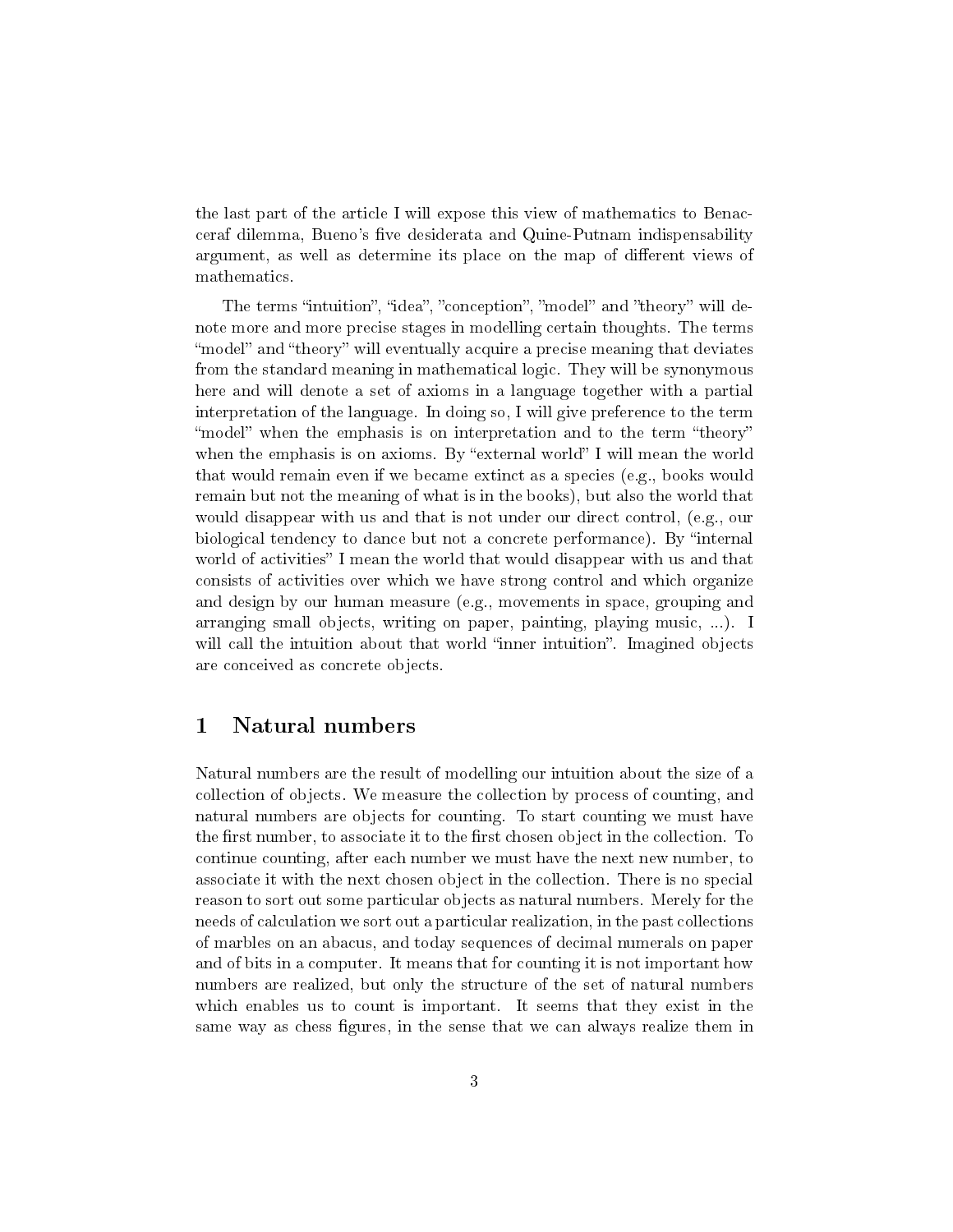some way. However, the structure of natural numbers, as opposed to the structure of chess, brings in itself an idealization. To be always possible to continue counting, each natural number must have the next natural number. Therefore, there are infinitely many natural numbers. So, although we can say for small natural numbers that they exist in some standard sense of that word, the existence of big natural numbers is in the best case some kind of idealized potential existence.

We form the conception of natural numbers in a particular language which, among other symbols, contains the name  $\degree$  1  $\degree$  for the first number and the function symbol " S " for the immediate successor operation  $(n \mapsto$  $S(n)$ ). This allows us to name each number. What exactly the names name is not so important to us as it is important to us that what they name fulfils the required structural role of natural numbers (they can even name themselves). We further specify the structure that is important to us by certain claims of the language itself. This is necessary because, although we have the interpretation of the language, the recursively defined truth value of sentences is not a computable function due to the innite domain of the interpretation. I will not specify these claims here, nor the language in which they were made. In that language, the claims must express, inter alia, (i) that 1 is the first number, (ii) that each number n has its successor  $S(n)$  which is a new natural number in relation to all previous natural numbers, and (iii) that any natural number can thus be obtained. I will hereinafter call these claims axioms of natural numbers. The axioms of natural numbers are neither true nor false, just as the axioms that would describe the game of chess would be neither true nor false. They are a means of specifying our ideas – we are interested in interpretations of the language (structures) for which they are true. Gödel's incompleteness theorems [Göd31] and Lowenheim-Skolem theorems  $\text{Löw15}, \text{Sko20}$  tell us that we cannot have a complete specification in a first-order language, even if we include sets in the specification. Although in the classical set theory all structures of natural numbers are mutually isomorphic, the classical set theory itself has non-isomorphic interpretations. Therefore, in addition to the axiomatic specification, it is necessary to have an interpretation of the language, too. In the case of natural numbers it is a partial internal interpretation  $-$  a partial interpretation in our internal world. The interpretation is partial due to the idealization of the existence of extremely big numbers. The interpretation belongs to our internal world because numbers are our imagined constructions that we can partially, to the point of isomorphism, realize in the world available to us: using marbles on abacus, tallies on paper, . . . . Since we can never construct all numbers,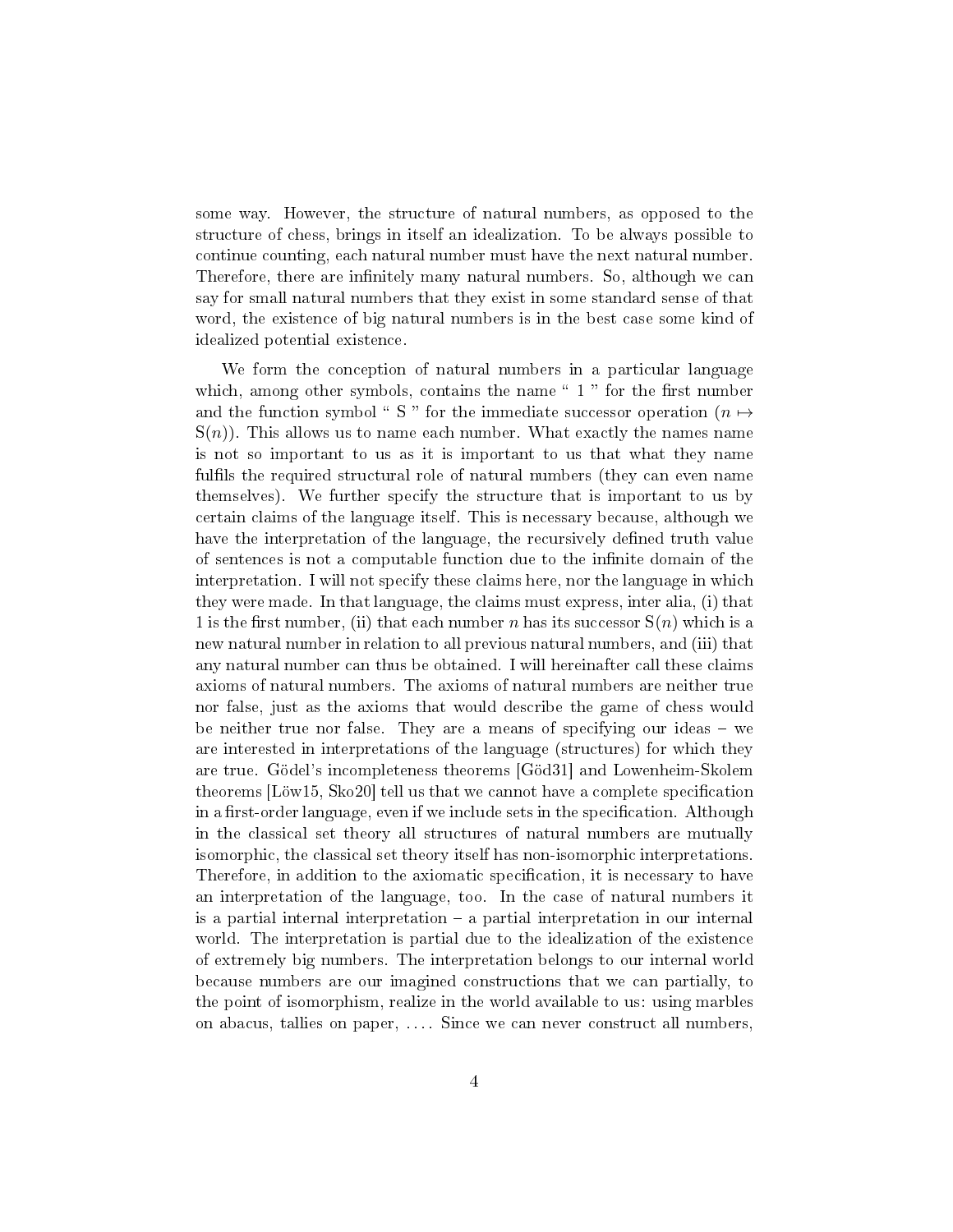the overall structure of natural numbers does not exist in the literal sense of the word. There is only the conception of natural numbers, specified by axioms, and partially realized in our internal world. This is the final result – mathematical model – of modelling our intuition about natural numbers as objects for counting. It carries with it incompleteness and the ever-present tension in mathematics between basic intuition and the constructed model, as well as between the axiomatic specification and the constructive content of mathematical concepts. This tension is a positive source of accepting new axioms as well as improving intuition.

#### 2 Real numbers

Through real numbers we organize and make precise our intuition about the process of measuring. Real numbers are imagined as the results of such measuring. However, we can imagine (idealized) situations in which the process of measuring never stops – we generate a potentially infinite list of digits, with no consecutive repetition of the same group of digits after some step. If we want to have the results of such processes of measuring, we must introduce, in addition to rational numbers, new results of measuring - irrational numbers. As opposed to natural numbers whose existence we can understand at least as some kind of an idealized potential existence, we cannot explain the existence of irrational numbers in this way. Although we can approximate irrational numbers by rational numbers with arbitrary precision, their existence is outside our means of construction we have just imagined irrational numbers.

As with natural numbers, the final mathematical model of real numbers is a junction of axiomatic specification and partial internal interpretation of the corresponding language. For example, in the mathematical model we can identify Euler number e, the irrational number to whom the sequence  $\left(1+\frac{1}{1}\right)$ n )<sup>n</sup> is closer, as we increase natural number *n*. Although we can approximate number e with arbitrary precision by constructions in our internal human world, it certainly does not exist in the same way as my dog. It exists in the same way as an idealized material point in classical mechanics, as non existing phlogiston in a wrong theory about chemical reactions, and as Snow White in the classical fairy tale *Snow White and the Seven Dwarfs*. However, although our language usually has only a partial interpretation, the classical logic of using the language assumes that it is a semantically complete language. Because of this assumption, in thinking itself there is no difference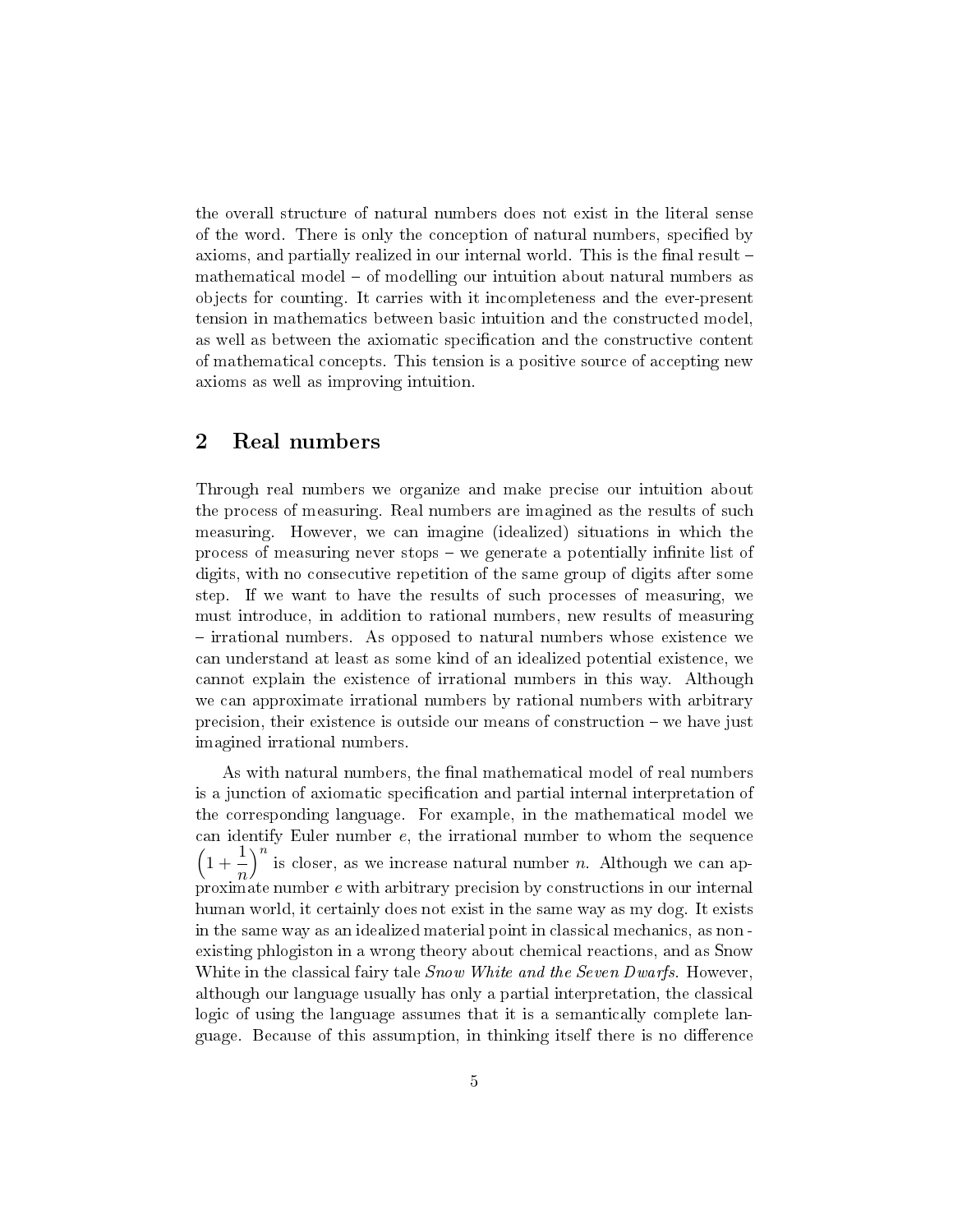whether we think of objects that really exist or we think of objects that do not really exist. That difference can be registered only in a "meeting" with reality. And for mathematics there is no such a meeting: a mathematical model creates its own reality in our internal world of imagination. However, unlike erroneous physical models, the mathematical model of real numbers can be realized approximately in our internal world of activities in the same way that correct physical models are realized approximately in the external world or children's fairy tales in real theatrical performances.

# 3 Euclidean geometry

Euclidean geometry models intuition about the space of our everyday activities. Because of our a priori ignorant approach to space, we imagine that space as a totally symmetric space: all places are the same to us (the homogeneity of space), all directions are the same to us (the isotropy of space) and scales of measuring are the same to us (the scale invariance of space). I show in  $\lbrack \text{Cul18} \rbrack$  how this intuition leads to Weyl's axioms  $\lbrack \text{Wey18} \rbrack$ of Euclidean geometry. I consider this interpretation in space of our human activities the primary interpretation of Euclidean geometry. So, Euclidean geometry is a priori, in the same way as number systems are a priori, the result of modelling, not the world, but our activities in the world. However, we can preserve the sentence part of the theory but change the interpretation. Then it does not need to be a mathematical conception any more. It depends on a new interpretation, be it an exterior or an internal one. If we ask ourselves does the physical space have such a structure we must extract from space what we consider as points (maybe enough localized parts of space), as directions (maybe directions of light rays), and the distance between two points (maybe the time needed for light to pass from one point to another). If in such an interpretation the physical space has Euclidean structure then we have got an experimentally verifiable theory. Its sentence part is the same as in our mathematical theory of the space of our human activities, so we can transfer all results to the structure of physical space. Only the interpreted part is different. It does not belong to mathematics any more, but it is the base for an experimental verification of the theory about the external world. However, we can change an interpreted part of the originally imagined Euclidean geometry in a way that it will be still a mathematical theory. And it happens in mathematics often. Namely, when we investigate complex mathematical objects which we cannot perceive so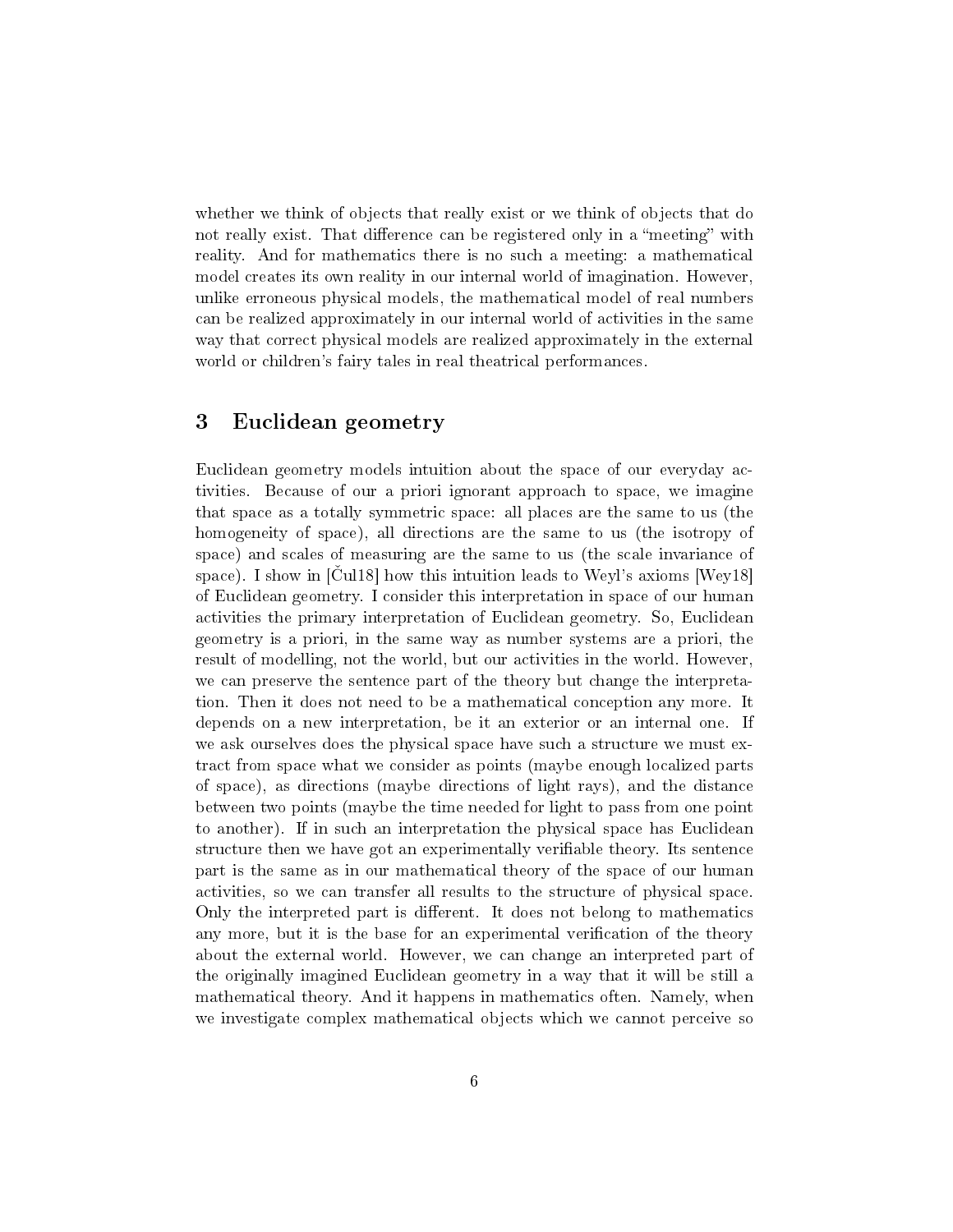easily, for example a set of functions of some kind, it is useful to find Euclidean structure in it. Then we can transfer our geometric intuition to that  $set -$  think of functions as points, measure how distant two functions are. etc. In that way we can visualize them and succeed to think about them more easily and effectively.

The example of Euclidean geometry witnesses that only the axiomatic part of a theory can belong to mathematics, while interpretation does not have to. Also, mathematical interpretation does not have to be an idealized direct interpretation in our internal world, but it can also be an interpretation in some other mathematical model (theory).

# 4 Group theory

Group theory, in addition to being an elementary part of more complex mathematical theories, models above all our intuition about symmetry as invariance to certain transformations. Since different situations have different symmetries, unlike previous mathematical models which have an intended interpretation, this theory does not have an intended interpretation, but has intended non isomorphic interpretations. Thus, some mathematical models are simply sets of axioms without a specific interpretation. However, if they are modelling some important inner intuition about our approach to the world, as group theory does, then they are usually very important. Probably, the most famous example is Riemann conceptions about geometry as a manifold with a metric [Rie83]. These models found their application half a century after their invention with the appearance of Einstein's general theory of relativity. Today, manifolds are an essential ingredient of mathematics and physics. Although the application was realized so late, it had to happen, because manifolds model successfully the basic mathematical idea about coordinatization of investigated objects, an idea that generalize such an efficient idea of measuring.

In the language of group theory, due to the existence of non-isomorphic interpretations, we sometimes think of a definite, and sometimes of an indefinite ("any") interpretation. However, the very use of language and its logic requires that when we think in the language we necessarily assume that it is a semantically complete language, no matter how we imagine the interpretation. The situation is the same as when we use variables in our thinking. Whether we attach a certain value to a variable or not, in thinking within classical mathematical language we necessarily assume that it has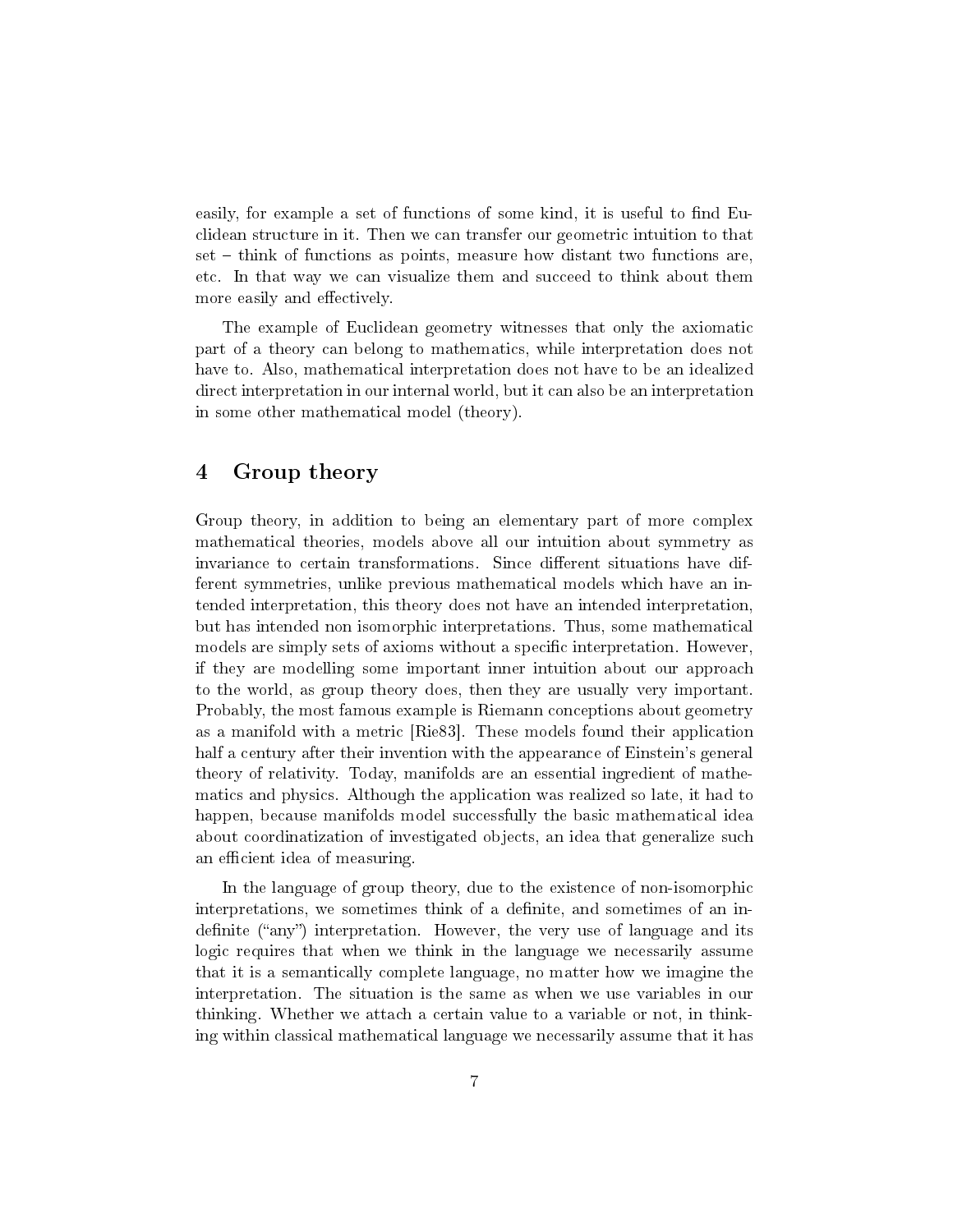some value. However, if we think of groups in the language of set theory, then the groups themselves are the values of variables, not interpretations of the whole language as described above, and we think of them differently. The language of set theory allows us to connect and compare groups with each other, without having to know the true nature of individual groups, but possibly their isomorphic copies in the world of sets without urelements. Thus, the process of modelling the initial intuition and the way of working with the constructed models depends on the language in which we model the intuition.

## 5 Mathematical models from other disciplines

The source of mathematical models does not have to be our inner intuition but they can be "borrowed" from other disciplines. The nature of our thought and use of language, as well as the way how we manage a vast complexity of the world, leads to extracting a certain structure from such a domain. Our rational cognition of the world is necessarily structural. We extract from the subject certain objects, relations and operations and we describe their properties. If we have thus obtained an important model from that field then its sentence (axiomatic) part is a mathematical model important for examination. For example, we can use classical mechanics. Although particles, motion and forces do not belong to mathematics, mathematics can take the structural properties of phenomena (usually described as a set of sentences in an appropriate language) and formally investigate them: the consequences (for example, in the problem of three bodies), the equivalent formulations (for example, Lagrangian and Hamiltonian formulations of Newtonian mechanics emerged in this way), etc.

#### 6 Set theory

In the consideration of any objects, the consideration of the sets (collection) of those objects naturally occurs. In mathematics, this step has a deeper meaning. Namely, the foundational mathematical modelling should model just the intuition about mathematical and general thought modelling itself. In the process of thought modelling, we extract a structure from a set of objects, that is to say, we extract some distinguished objects, and some relations and functions over the set of objects. Therefore, the subject of the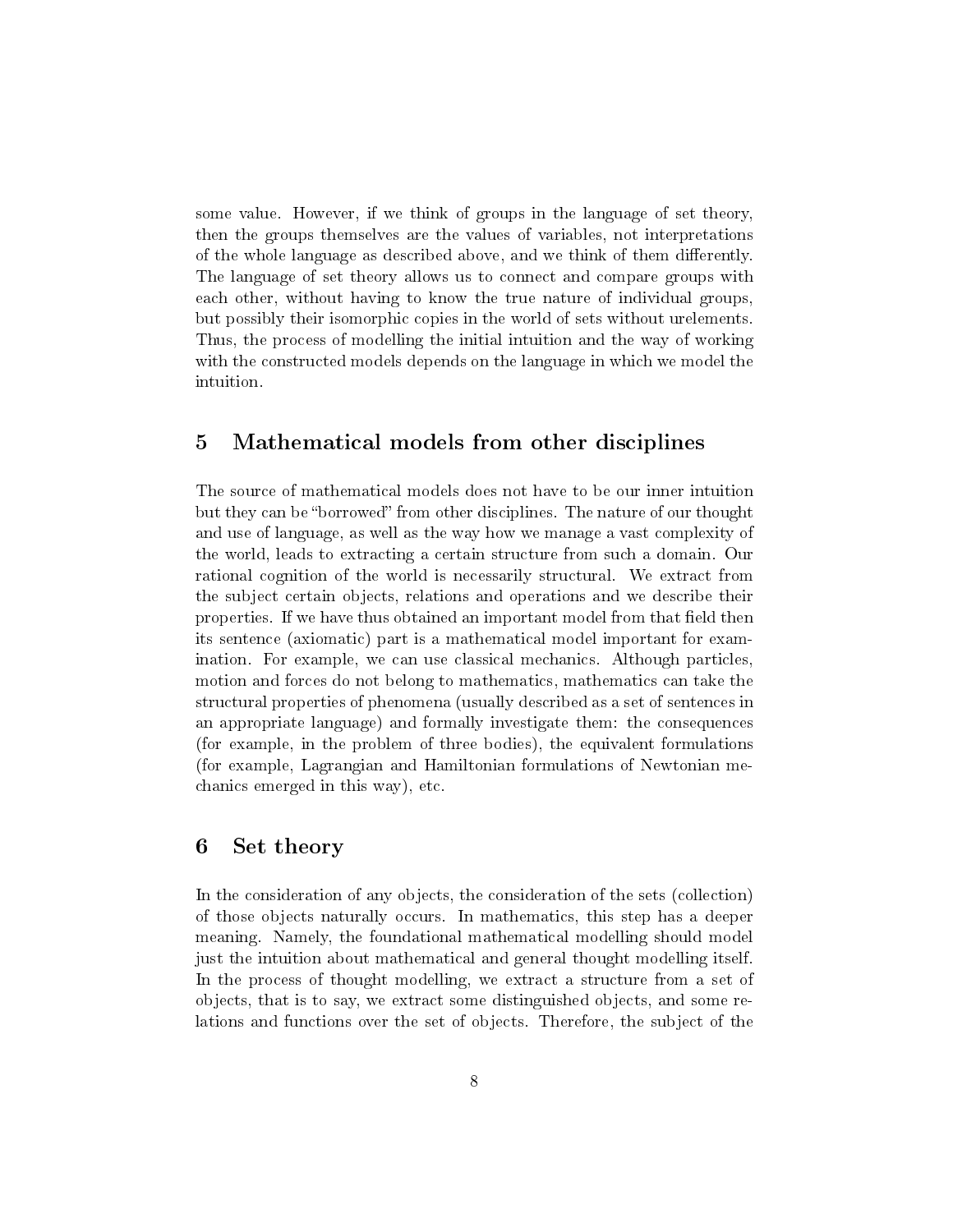foundational modelling must be the structures themselves and their parts. We can reduce the description of the structures to the description of their parts. It is the standard result of mathematics that we can describe distinguished objects by functions, functions by relations, and relations by sets. In this way we can reduce the foundational modelling to the analysis of sets. From sets we can build all structures. Also, we can compare such structures using functions between them. The language of sets provides simple means for describing structures and constructing new structures from old ones. In this way, sets give us the universal language for mathematics. Besides this, sets are often necessary for specification. For example, the specification of natural numbers requires the axiom of induction, which, in its full formulation, needs the notion of set. Likewise, the specification of real numbers requires the axiom of continuity and the specification of Euclidean geometry requires Hilbert's axiom of maximality, and they both need the notion of set. However, in what way are there the set of natural numbers, the set of real numbers, and the set of space points, when they are infinite? Moreover, when we think of sets, we also consider sets of sets. If we want to have an elegant, rounded and universal set theory, infinite sets are naturally imposed on us, truly the whole infinite hierarchy of infinite sets, together with infeasible operations on them. How can we understand the existence of such sets and operations? Should we reject this theory which has proven to be very successful because its objects can be realized only when they are finite? Hilbert, who certainly knew what is good mathematics, said on Cantor's set theory of infinite sets: "This appears to me to be the most admirable flower of the mathematical intellect and in general one of the highest achievements of purely rational human activity," [Hil26].

The language of set theory presupposes an intended interpretation. In addition to the fact that we can only partially realize it, the interpretation itself is not clear to us in many ways. It is clear that the idea of a set derives from our activities of grouping, arranging and connecting objects and that set theory is an idealized mathematical model for these activities. However, in the very finite part, when we talk, for example, about the set containing three concrete objects  $o_1, o_2$  and  $o_3$ , it is not clear what kind of object the set itself is, let's call it  $s = \{o_1, o_2, o_3\}$ . Formally, we can describe the situation by saying that we have added a new object to the objects, which we call the set of these objects and which has the unique property that only the objects  $o_1, o_2$  and  $o_3$  belong to it, and no other. Such a description would correspond to a combinatorial approach and obviously has a structured overtone  $-$  the very nature of sets is not important but their relationship to other objects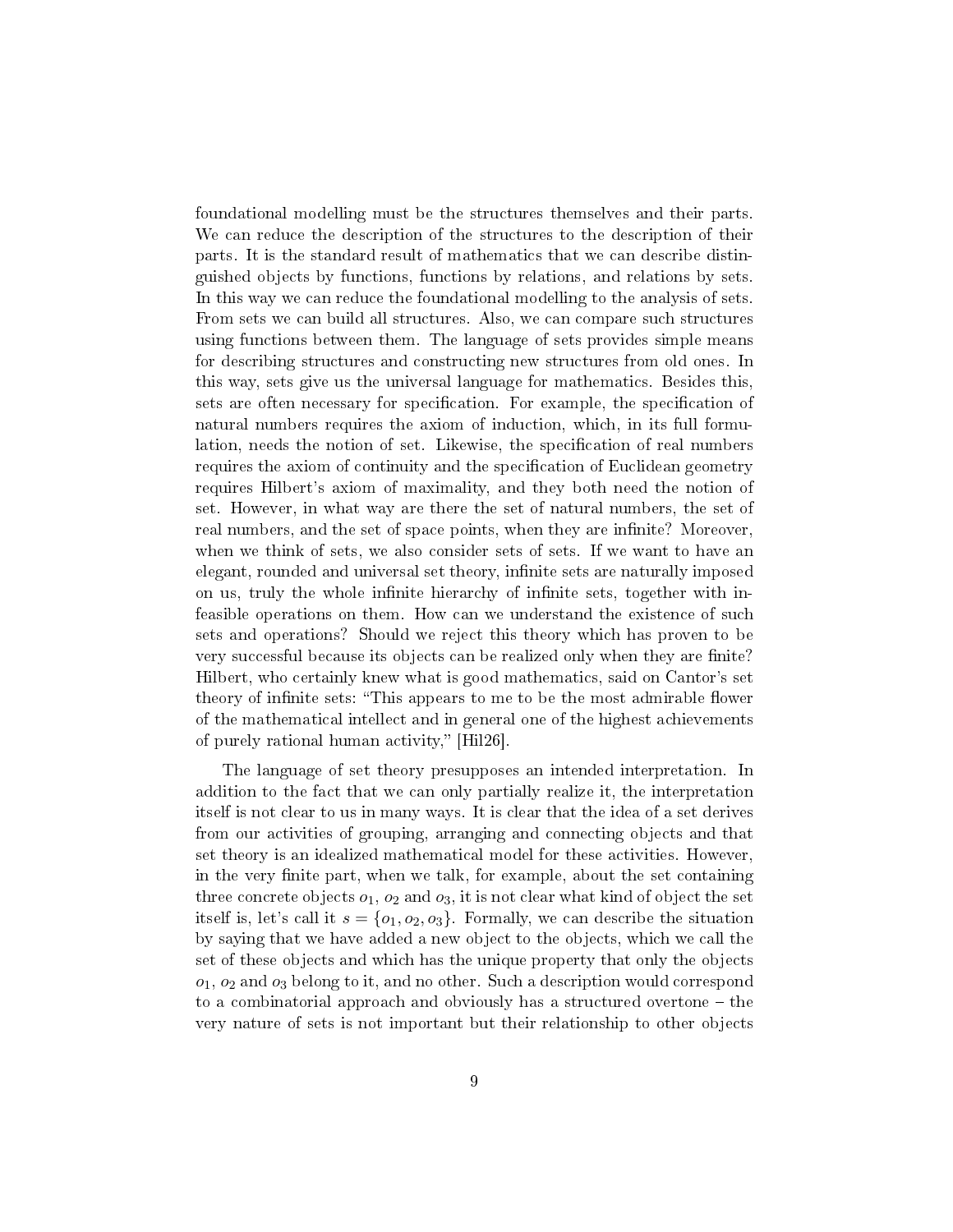is important. The description  $s = \{x | x = o_1 \text{ or } x = o_2 \text{ or } x = o_3\}$  has a different connotation. Now the set is given by a predicate, so it is a kind of extensional abstraction of a one-place predicate. In this view of sets, as extensions of one-place predicates, they have no structural role but have their individual nature in our world of meaningful linguistic forms, in the same way that points and directions have their individual nature in the geometry of our world. Let us note that both the structural and individual view of sets change the initial intuition about the impossibility of realizing infinite sets. In the structural view, the set of all natural numbers is a new object equal to finite sets  $-$  the only difference is that infinitely many objects enter with it into the relation of belonging. In the individual view, the set of all natural numbers is also equal to finite sets  $-$  the only difference is that infinitely many objects satisfy the condition "to be a natural number". The idea that a set must be "made" of its elements is not present here at all, an idea according to which we can never make an infinite set. Despite all the doubts related to the notion of a set, the constructed mathematical model is very successful. Today ZFC axioms form its axiomatic part, and the model has an intended interpretation, although there are doubts as to what the interpretation is, what we can realize and how we can realize. Here we only have a more pronounced tension between the basic intuition and the final model, which can ultimately lead to model refinement, model change, or even separation into multiple models.

## 7 What mathematics is

The conception described above bring all the essential characteristics of mathematical conceptions. First of all, mathematical conceptions have a clearly defined purpose  $-$  to be successful tools in the process of rational cognition, and in rational activities in general. This purpose significantly influences their design and determines their value. We can use mathematical conceptions directly like the use of numbers, through an ideal model of interaction with the world. We can use them indirectly: (i) like the use of Euclidean geometry  $-$  by changing the interpreted part of the theory into an external interpretation, (ii) like the use of group theory  $-$  by giving just the axioms and their consequences regardless of interpretation, which could be the external one, or (iii) like the use of set theory  $-$  by organizing effectively other mathematical tools. Also, we use mathematical conceptions indirectly,  $(iv)$  as ingredients of more complex mathematical conceptions  $-$  as it is, for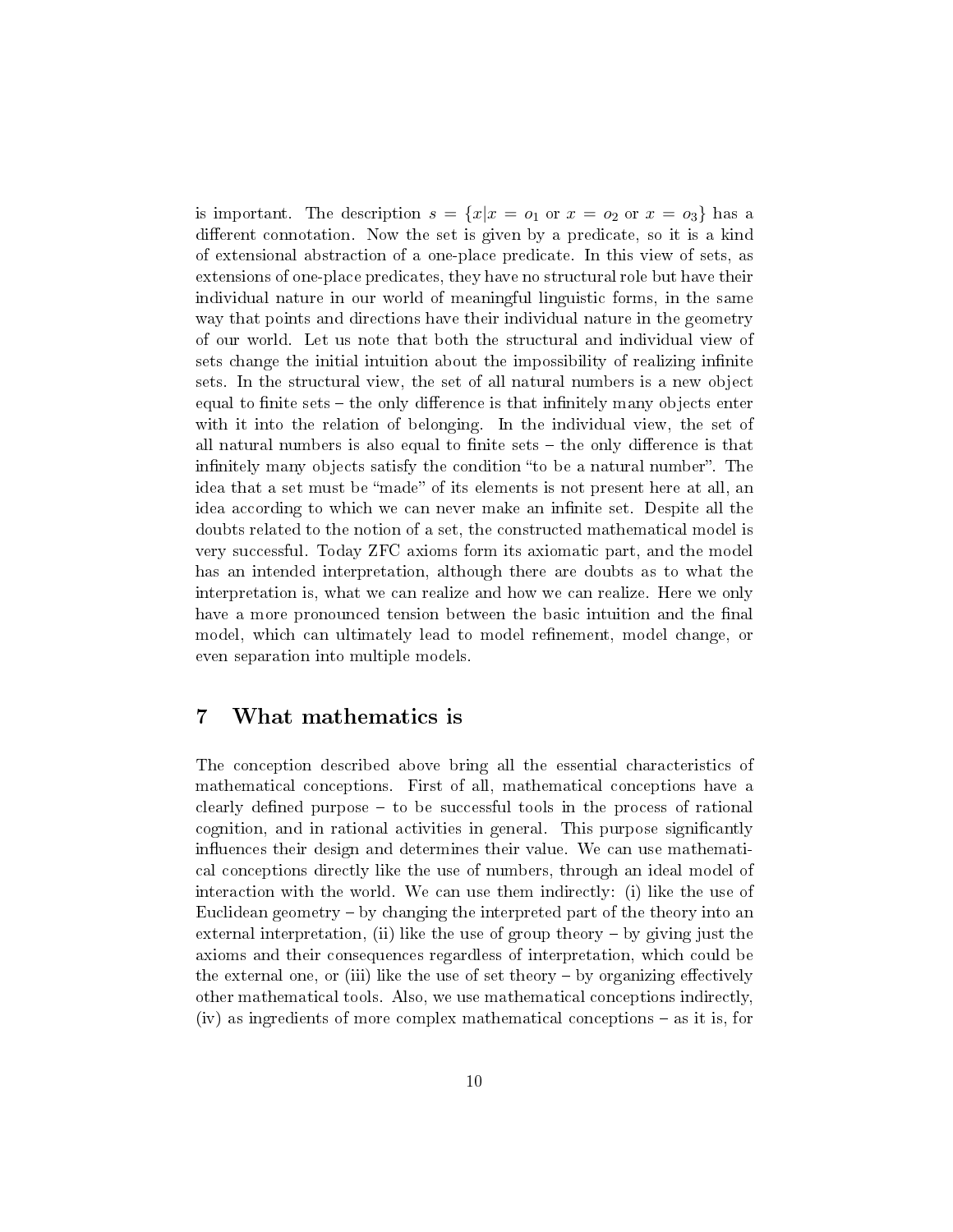example, the case with Euclidean space as a tangent space on a Riemann manifold, or (v) we use them indirectly in the way described above with Eu $c$ lidean geometry  $-$  to interpret them in collections of complex mathematical objects for the purpose of making them more intuitive and more manageable.

The conceptions described above witness that mathematics is an inner organization of rational cognition and knowledge, a thoughtful shaping of the part of the cognition that belongs to us. For example, we organize possible results of measurement in an appropriate number system. The inner organization needs to be distinguished from (but not opposed to) the outer organization of rational cognition, a real shaping of an environment that comprises construction of a physical means for cognition (for example, an instrument for measuring temperature). Mathematics is a process and result of shaping our intuitions and ideas about our internal human reality, into thoughtful models which enable us to understand and control better the whole reality. For example, we shape our sense for quantity into a system of measuring quantities by numbers. Thoughtful modelling of other intuitions about our internal human world of activities, for example intuitions about symmetry, flatness, closeness, etc., leads to another mathematical conceptions.

Major mathematical models, like the models described above, arise from intuition about our internal activities and organization. It is from these concrete activities that the idea of an idealized world emerges, the world that expands and supplements the internal world of activities.<sup>1</sup> Due to the essential role of language in thought processes, as it is analysed in  $[\text{Cu}120]$ , we can only realize this idea by building an appropriate language. By choosing names, function symbols and predicate symbols, we shape the initial intuition into one structured conception. Since the conception usually goes beyond our constructive capabilities, the constructed language has only partial interpretation, and that interpretation is internal - the interpretation in our internal world of activities. Since the interpretation is only partial, and because the imagined domain of interpretation is usually infinite, we cannot determine the truth values of all sentences of the language. Therefore, we must further specify the conception by appropriate choice of axioms. Thus, the final mathematical model (theory) is a junction of axioms and partial internal interpretation of an adequate language. Sometimes, as we have seen on the example of the theory of groups, a mathematical model can be re-

<sup>&</sup>lt;sup>1</sup>In his book [ML86], Sounders Mac Lane describes this process on a multitude of examples.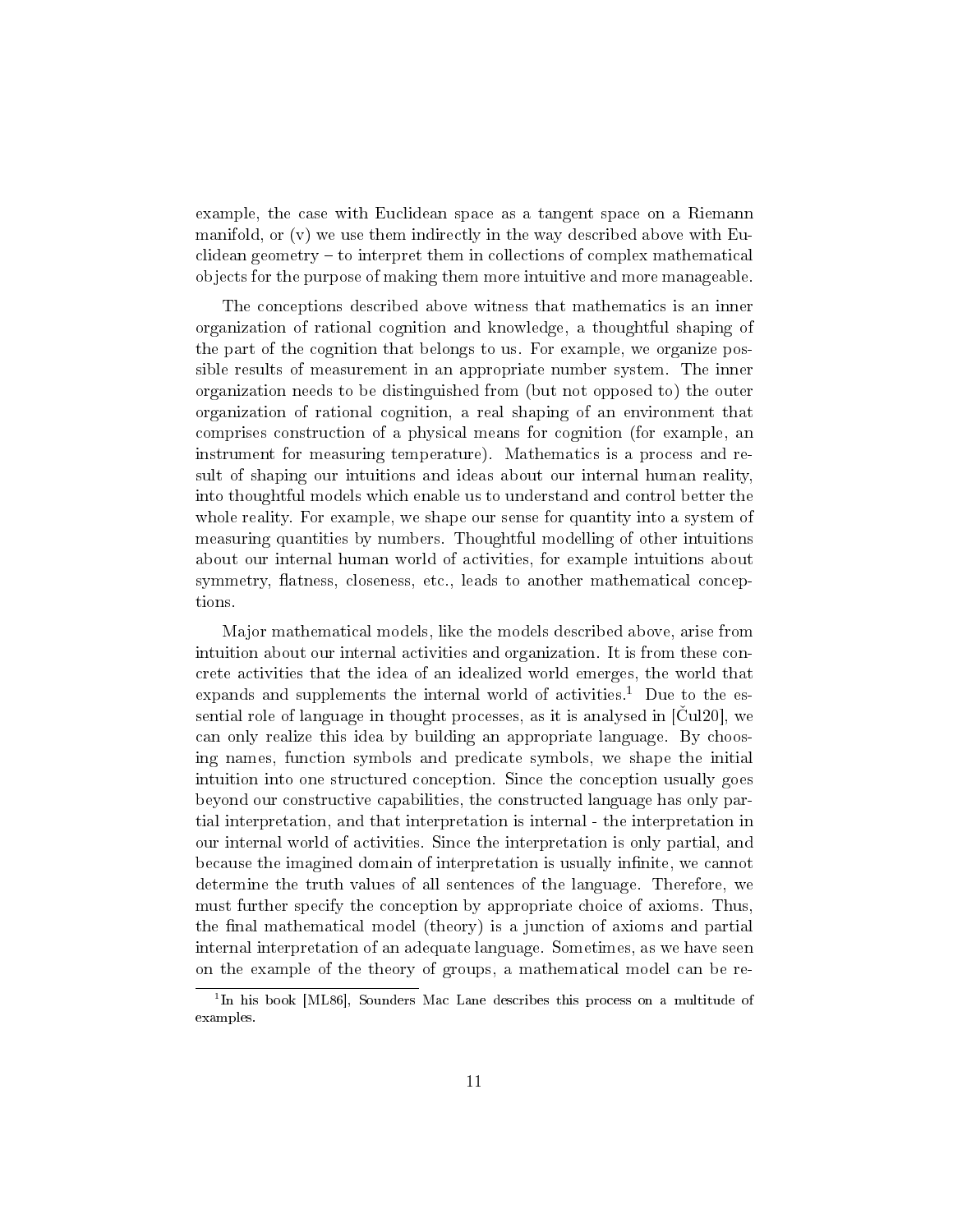duced to a set of axioms without an internal interpretation. Sometimes, the internal interpretation can be a total interpretation in another mathematical theory, as we have seen on the example of Euclidean geometry. However, we must not forget that although a mathematical model is the final product of modelling inner intuition, in real mathematical activities it is never isolated from the source from which it originated. This is especially important because a mathematical model, generally speaking, is not complete there are multiple interpretations that are extensions of partial interpretation and that satisfy axioms; and intuition always leaves room for completion. Likewise, mathematical models are not isolated from each other. Set theory is a natural environment for formulating and comparing mathematical models. In such an approach, axioms become the definition of a certain type of structure. However, set theory analyses the described structures in a uniform way, without going into their nature, whether they are extracted from the external world or from the internal world of our activities. Thus, although it gives an elegant mathematical description, set theory can also hide the true nature of mathematical models.

Mathematics is, in a great part, an elaborated language. The "magic" of mathematics is, in a great part, the "magic" of language. Inferring logical consequences from axioms, we establish what is true in a mathematical model. This can be very creative and exciting work and it seems that we discover truths about some existing exotic world, but we only unfold the specification. The key difference with scientific theories is that the interpretation here is in our internal and not in the external world. The external interpretation of a scientific theory enables us to test the theory, whether it has a power of rational cognition of nature. If the theory has such power then at least some objects of the theory exist in the primary sense of the word and at least some sentences of the theory are truths about nature. If the language does not have such a part, and that is the case with mathematics, then the objects we are talking about exist only within the conception (story), although they do not exist in the external world. Equally, if the language does not have an experimentally verifiable part then sentences we consider true within the conception are not true in the external world. We cannot experimentally verify that  $|| + || = |||| (2 + 2 = 4)$ , not because it is an eternal truth of numbers, but because it is the way we add tallies. Likewise, we cannot experimentally verify that  $(x^2)' = 2x$  because it is the consequence of how we imagined real numbers and functions. Mathematical objects are, possibly, objects extracted from our internal world of activities, and mathematical truths are, possibly, truths about our internal activities.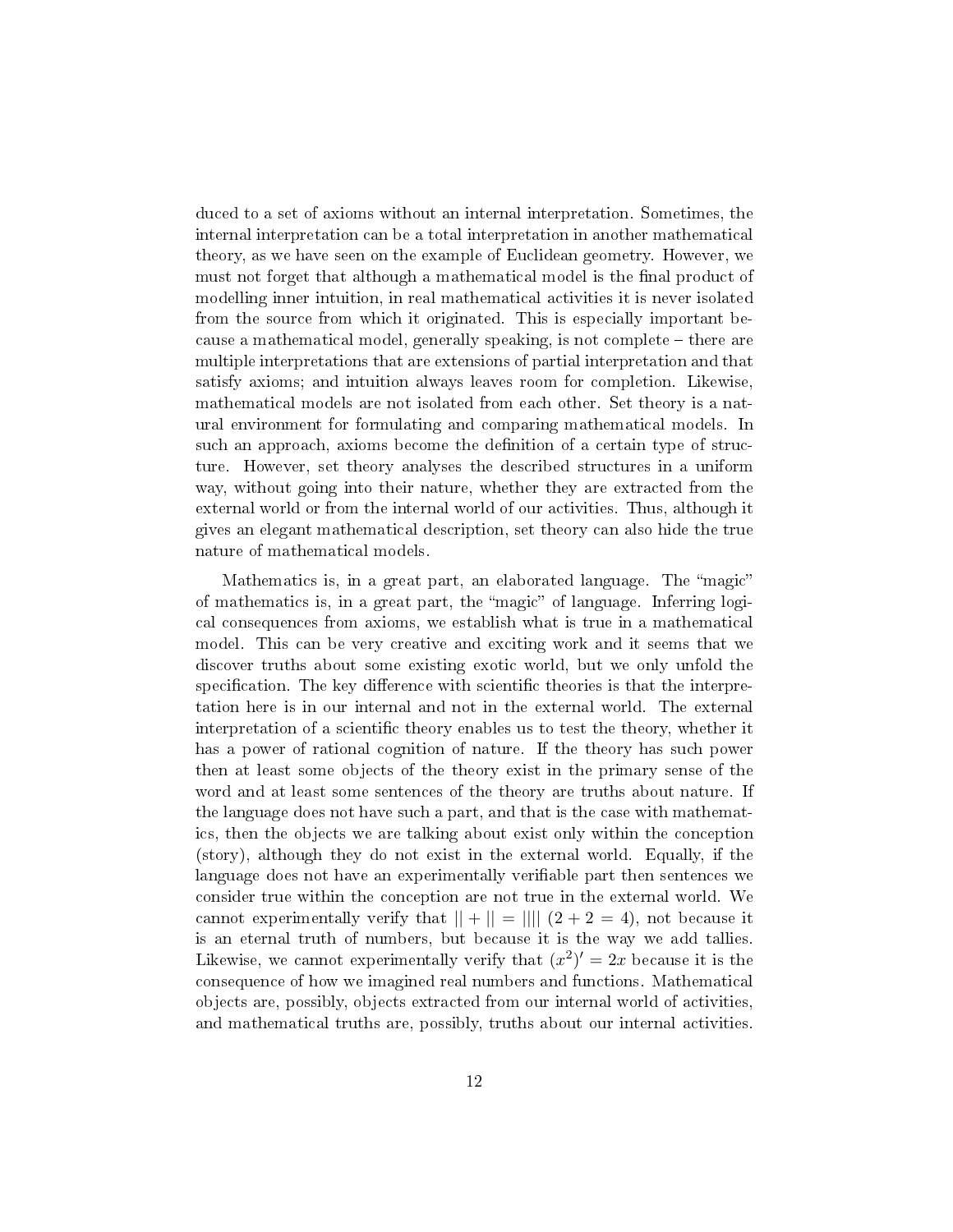We are free to imagine any mathematical world. The real external existence of such a world is not important at all; all that matters is to be a successful thought tool in the process of rational cognition. In Cantor's words, "the essence of mathematics lies precisely in its freedom" [Can83]. The only constraint is, inside classical logic, that conceptions must not be contradictory. For Hilbert, in mathematics to exist means to be free of contradictions. In Hilbert's words: "the proof of the consistency of the axioms is at the same time the proof of the mathematical existence", [Hil00]. In Dedekind's words, "numbers are free creations of the human mind" [Ded88]. These views are in sharp contrast with historical views that mathematical truths exist really in some way and that we discover them and not create them. Historically, this change of view occurred in the 19th century with the appearance of non - Euclidean geometries. The new philosophical view of mathematics has freed the human mathematical powers and it has caused the blossom of modern mathematics. It is a nice example of how philosophical views can influence science in a positive way. According to the old views mathematical truths are a particular kind of truths about the world. An exemplar is Eu $c$ lidean geometry  $-$  according to the old views, it discovers the truths about space. The appearance of non Euclidean geometries which are incompatible with Euclidean geometries but are equally logical in thinking and equally good candidates for the "true" geometry of the world has definitely separated mathematics from the truths about nature. It has become clear that mathematics does not discover the truths about the world. If it discovers the truths at all they are in the best case the truths about our own activities in that world. From my personal teaching experience, I know that looking at mathematics as a free and creative human activity is a far better basis for learning mathematics than looking at it as an eternal truth about some elusive world.

#### 8 On the existence of mathematical objects

I will now analyse in more detail the question of the existence of mathematical objects. The key to the answer is in understanding the essential role of language in our thinking. In  $\lbrack \text{Cu}120 \rbrack$  it is shown how we synthesize our rational cognition of the world through language. An ideal language is, for example, an interpreted language of the first-order logic in which we know the semantic values of all non logical primitive symbols of the language as well as the semantic values of all descriptions and sentences in the language.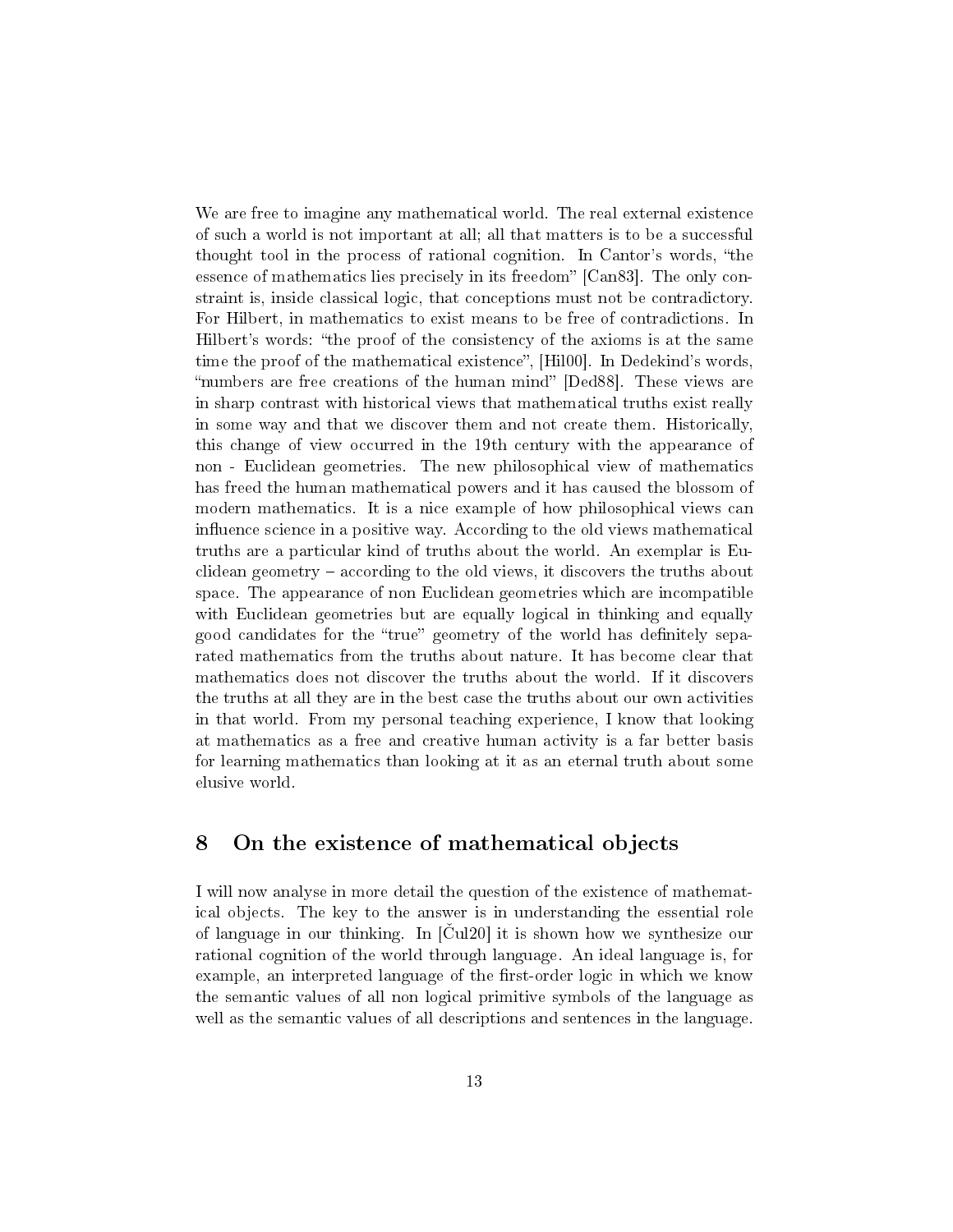In a real process of rational cognition, we use names for which we do not know completely what they name, predicate and function symbols for which we do not know completely what they symbolise, and quantified sentences for which we do not know if they are true or not. For a theory to be a scientific one, at least some names and some function and predicate symbols must have an exterior interpretation, an interpretation in the exterior world, not necessarily a complete one. This partial external interpretation enables us to perform at least part of the binary experiments described by atomic sentences. This allows nature to put its answers into our framework, so that we can test our conceptions experimentally. Without this part the theory is unusable. On the other hand, due to the partial external interpretation of the language and the impossibility to perform all binary experiments determined by atomic sentences, we necessarily complete the theory with a set of sentences that we consider true in a given situation (axioms of the theory). Thus, scientific theory is also a junction of axioms and partial external interpretations of language. Viewed at the level of the final product, scientific and mathematical theory differ in that the former has an external partial interpretation and the latter an internal one. As I already mentioned when I considered how Euler's number e exists, although our language usually has only a partial interpretation, the logic of using the language assumes that it is a semantically complete language, i.e. that it is an ideal language in the sense as I described at the beginning of this paragraph. Because of this assumption, in thinking itself there is no difference whether we think of objects that really exist or we think of objects that do not really exist. That difference can be registered only in a "meeting" with reality. Thus the question of the existence of the objects we speak and think about is completely irrelevant as long as we do not try to connect language with the external world. Because of the "encounter" with reality, at least some of the objects that scientific theory speaks of must exist in the primary sense of the word, as objects from the external world. What about the other objects that scientific theory talks about? Since the early 19th century, physicists and chemists have used the assumption of the existence of atoms to explain many phenomena in matter. Atoms were initially only imagined objects, and in the end it was established that they really exist. Unlike an atom, the ether was initially an imagined object, and in the end it was established that it does not exist. From this example we see that in science imagined objects can be potentially existing objects. For the next example, let us take a material particle in classical mechanics, the particle occupying a single point in space. It is imagined from the beginning as an idealized object, which does not really exist, but real objects can approximate it. Let us not forget that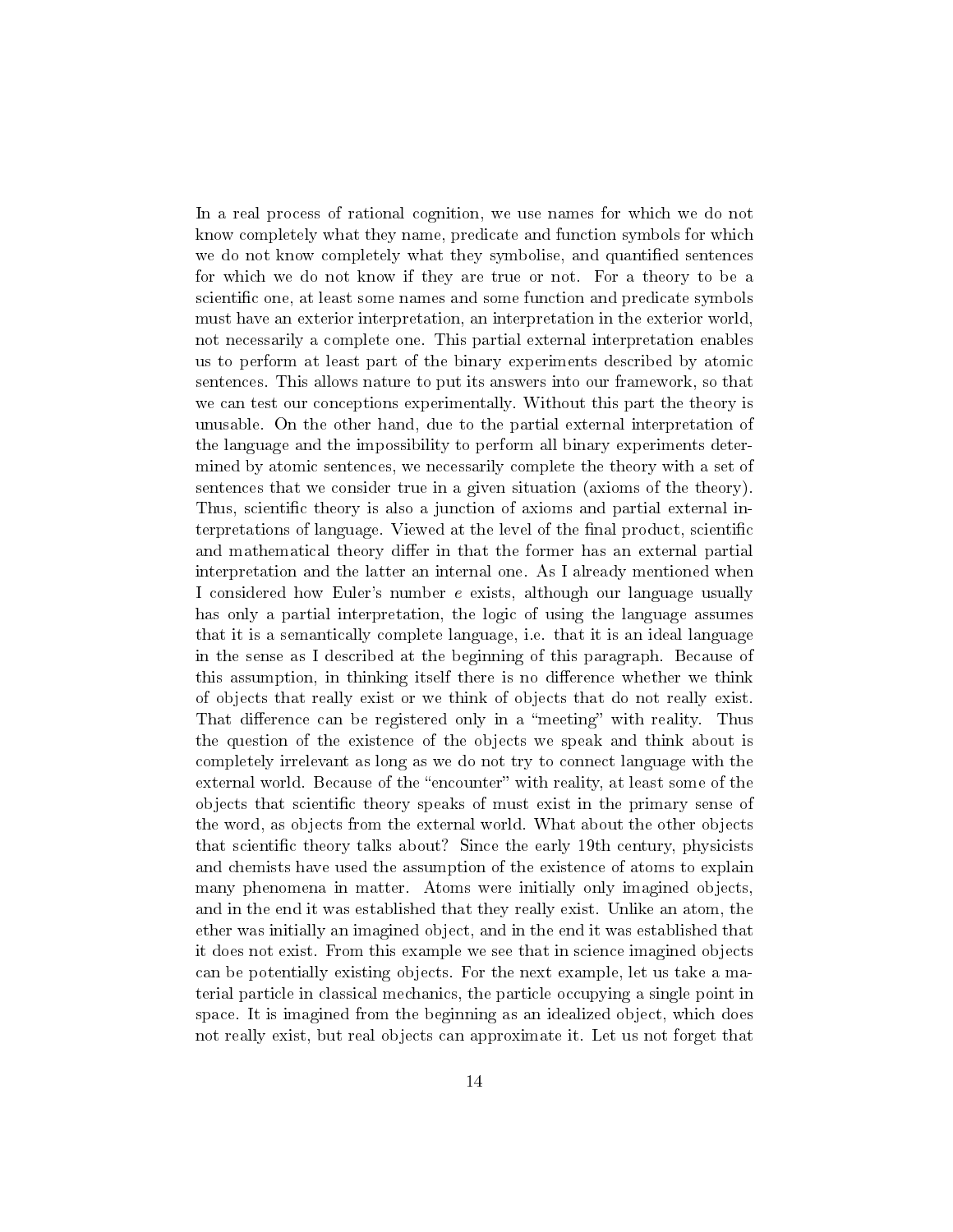the basic laws of classical mechanics speak precisely of material particles. Eg. Newton's law of gravitation speaks of the gravitational force between two material particles. Only through a certain synthesis of these idealized laws do we obtain laws of the behaviour of real objects. Perhaps the notion of a material point can be avoided in the formulation of classical mechanics, but that formulation, if it exists at all, would be unnecessarily complicated. The above examples show that imagined objects together with statements that we consider true for them are very important for scientific theory. If we were to ban their use, we would literally cripple scientific theories. They are a necessary linguistic tool of scientific theories and their status can change over time. However, I would point out that their signicance follows exclusively from their connection with the objects of the theory that exist in the external world. The situation is analogous to mathematical theories, only here we have a partial interpretation in our internal world of activities. Just as physical models are idealizations and approximations of real processes in the external world, mathematical models are idealizations and approximations of our real activities in our internal human world. However, as with physical models, the importance of mathematical models also stems from the success of their application in rational cognition. Here the ontological situation is even better than in the case of scientific theories, because mathematical theories are completely under our control. Unlike objects from the outside world, which are under the authority of nature, we create mathematical objects, and the truths about them are in fact their specifications. Some mathematical objects are determined up to isomorphism, such as natural numbers. We realize these objects internally as part of the (partial) realization of the corresponding structure. Some mathematical objects can be completely realized, such as not too large natural numbers, or up to a satisfactory approximation, as irrational numbers. Some mathematical objects have a more specific nature, such as sets. We realize them through their close representatives, for example, sets with appropriate one-place predicates (linguistic forms of a certain language). Representation is a kind of isomorphism. However, the difference is that not all isomorphic structures are equal to us, but we have a certain, perhaps not entirely clear interpretation as with sets, to which we look for "close" representatives. Some mathematical objects have a completely determined nature, such as geometric objects in the primary interpretation of Euclidean geometry. We realize them approximately, but directly (not through isomorphism or representation) in the world of our internal activities.

There is another way we can understand the existence of mathematical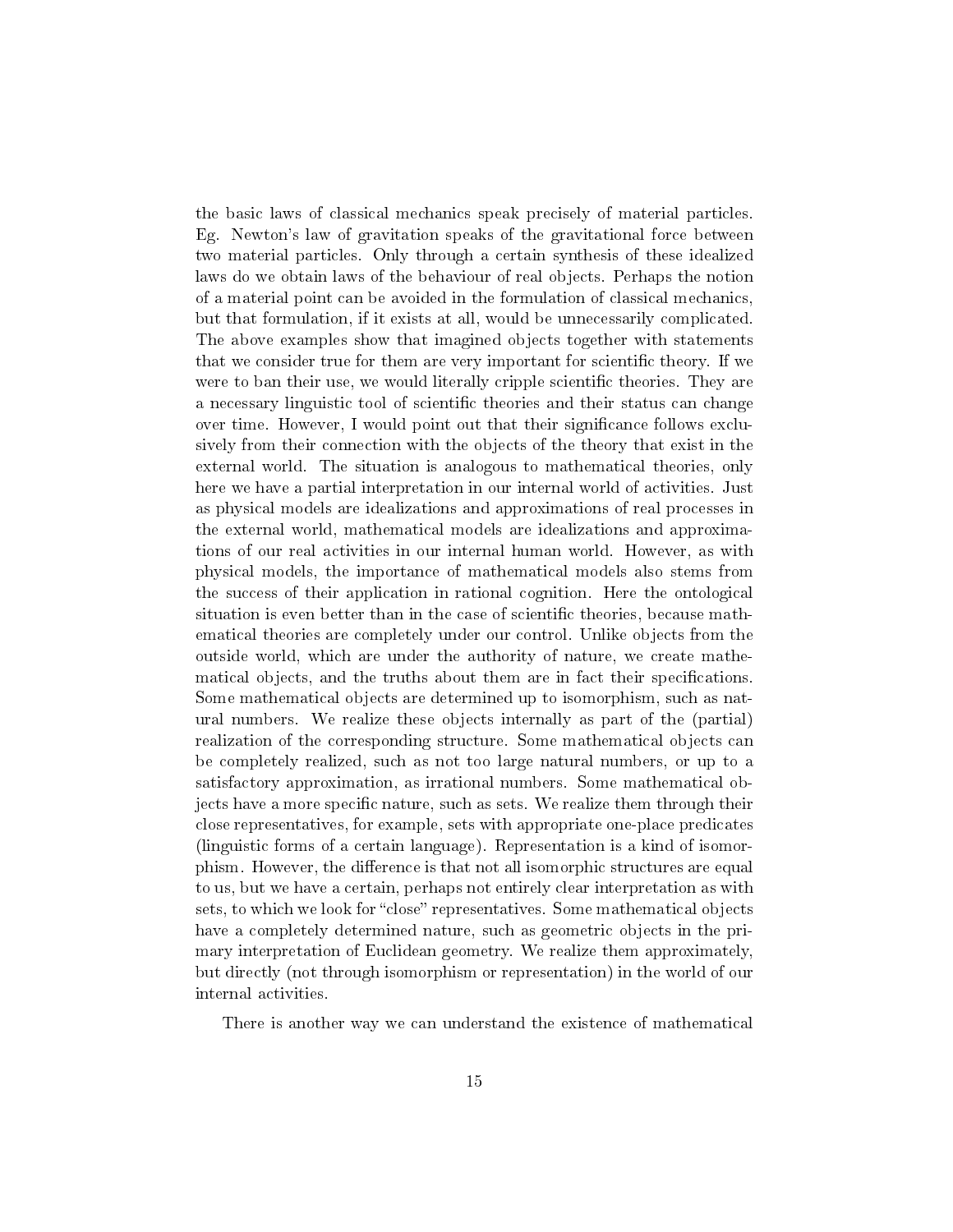objects. If a theory is consistent, from Henkin's [Hen49] proof of the completeness of a deductive system follows the existence of a canonical model whose objects are classes of equivalence of the corresponding terms of the language. Since this model is homomorphically embedded in any interpretation that satisfies axioms, this means that we can always represent a finite portion of imagined mathematical objects through their proper names in the language in which we speak of those objects.

To summarize, let us start from the fact that the question of the existence of the objects of language is irrelevant to the formation and use of language in the process of thinking, until the moment when we apply language to the external world. For a scientific theory, at a given stage of its development, the existence of parts of language that speak of objects whose existence in the outside world has not been established and about which the theory makes certain claims can only be evaluated through the way these parts relate to the experimentally veriable part of the theory. Through this interaction with the experimentally verifiable part of the theory, it can be shown that such objects exist or do not exist, and thus their ontological status is revised. However, for some objects, such as material particles, it can be shown that they are imagined objects that enable an efficient, perhaps necessary, linguistic synthesis of rational cognition. In the latter case we may regard them as mathematical objects, our imagined tools of rational cognition. Thus we can equate them with the parts of language that belong to mathematics and reduce the problem of their existence to the problem of the existence of mathematical objects. Since mathematical language, i.e. mathematical models, do not have an experimentally verifiable part, from that point of view, the question of the existence of mathematical objects is irrelevant, and mathematical truths are only the specifications of imagined objects. The only thing that matters is how we apply mathematical language in rational cognition. Thus, in the broadest view, a view that does not restrict mathematical freedom, a mathematical model is a set of sentences of a language that we declare to be true and that has possibly a partial internal interpretation. Thereby, it is important that mathematical model is intended to be a successful tool of rational cognition or rational activities in general. It is the success of a mathematical model that determines its quality. And for a mathematical model to be successful, its language must somehow be related to the language we use to describe the outside world. For example, when we count, basically, with the words " one ", " two ", " three ",  $\dots$ , we associate the objects we are counting. We don't need to know at all what those words name and whether they name something at all. Of course, we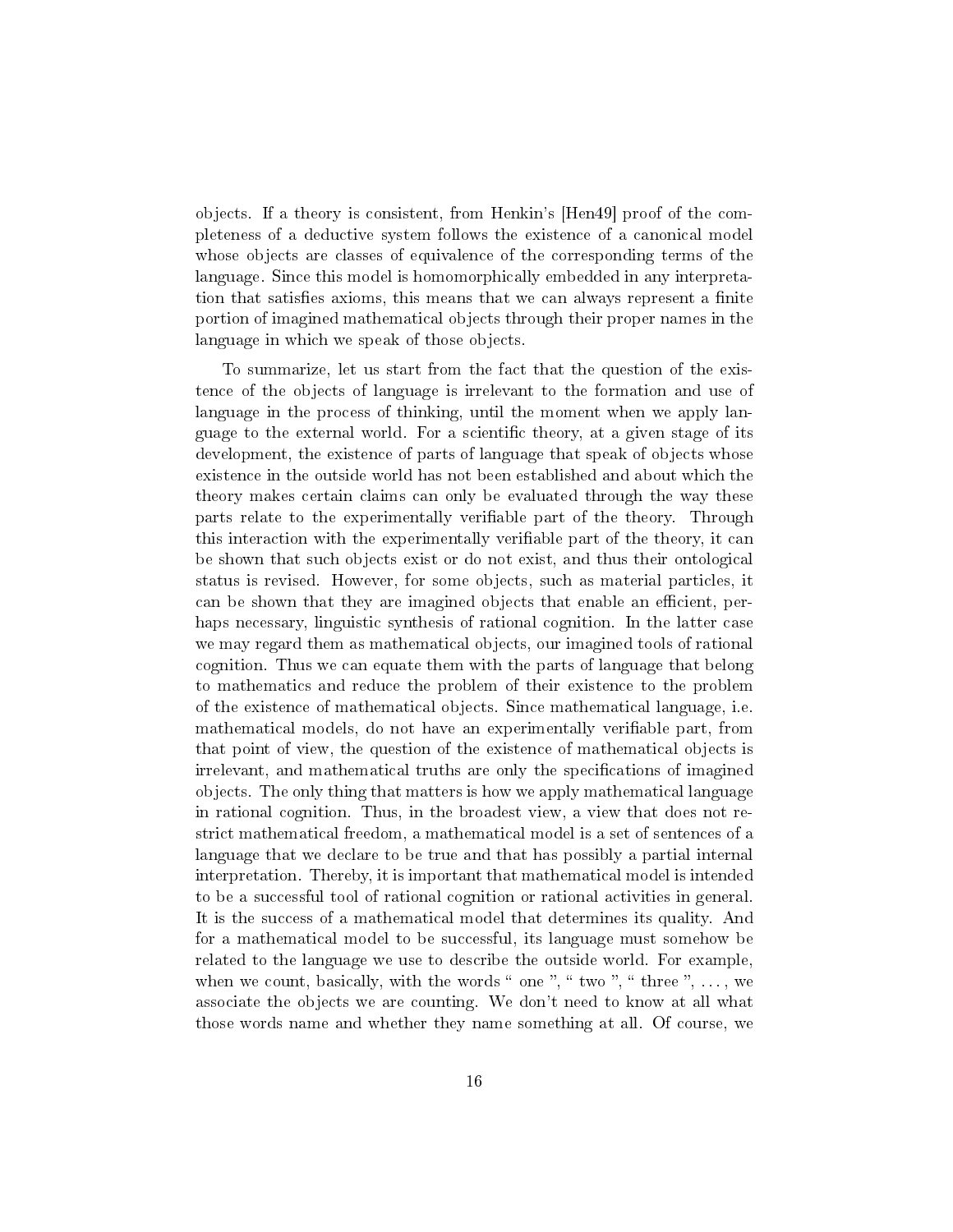imagine the language of numbers so that these words name objects in some structure of numbers (we can assume that these words themselves form that structure). But the point is that we can count without knowing what those words name. Let us imagine another situation, that someone gave us axioms of real numbers without us ever hearing about real numbers. By deriving statements from these axioms and dening new words using existing ones, we may understand that this language allows us to describe the measurement process and express the measurement results in it. In this way, that language (that theory) itself becomes a successful tool of rational cognition, regardless of what the objects of the language are and whether they exist at all. I have given these extreme cases to show that in the broadest view of a mathematical model, as a consistent set of axioms in a language, the question of what that theory is talking about need not be important at all for its use. The set of axioms can even have multiple interpretations. And if you just want to have some interpretation, we can build a canonical model from the very strings of the language of the theory. But real and successful mathematical models do not arise in such a way. As I described in this article, they are the results of modelling intuition about activities from our internal human world  $-$  that world gives life and power to a mathematical model and in that world the mathematical model have its own partial interpretation which signicantly reduces the incompleteness of the model. To conclude, the best I can say is that mathematical objects do not exist in the external world – they are our internally imagined objects, some of which, at least approximately, exist in our internal world of activities or we can realize or represent them there.

# 9 How mathematics is applied

It remains to explain in more detail, how is it possible that something imagined can contribute to rational cognition of the world? I consider that the indirect contribution, which I described above, is enough clear. So, I will analyse the direct contribution on the example of numbers. Real numbers are imagined objects which can be, generally speaking, only approximately realized in our internal world of activities. However, in the process of measuring, we connect them with the external world, enabling nature to select one of the offered numbers as its answer. The number itself is not real (in the sense that it does not belong to the external world) but nature's selection is real. Numbers belong to our experimental framework but nature's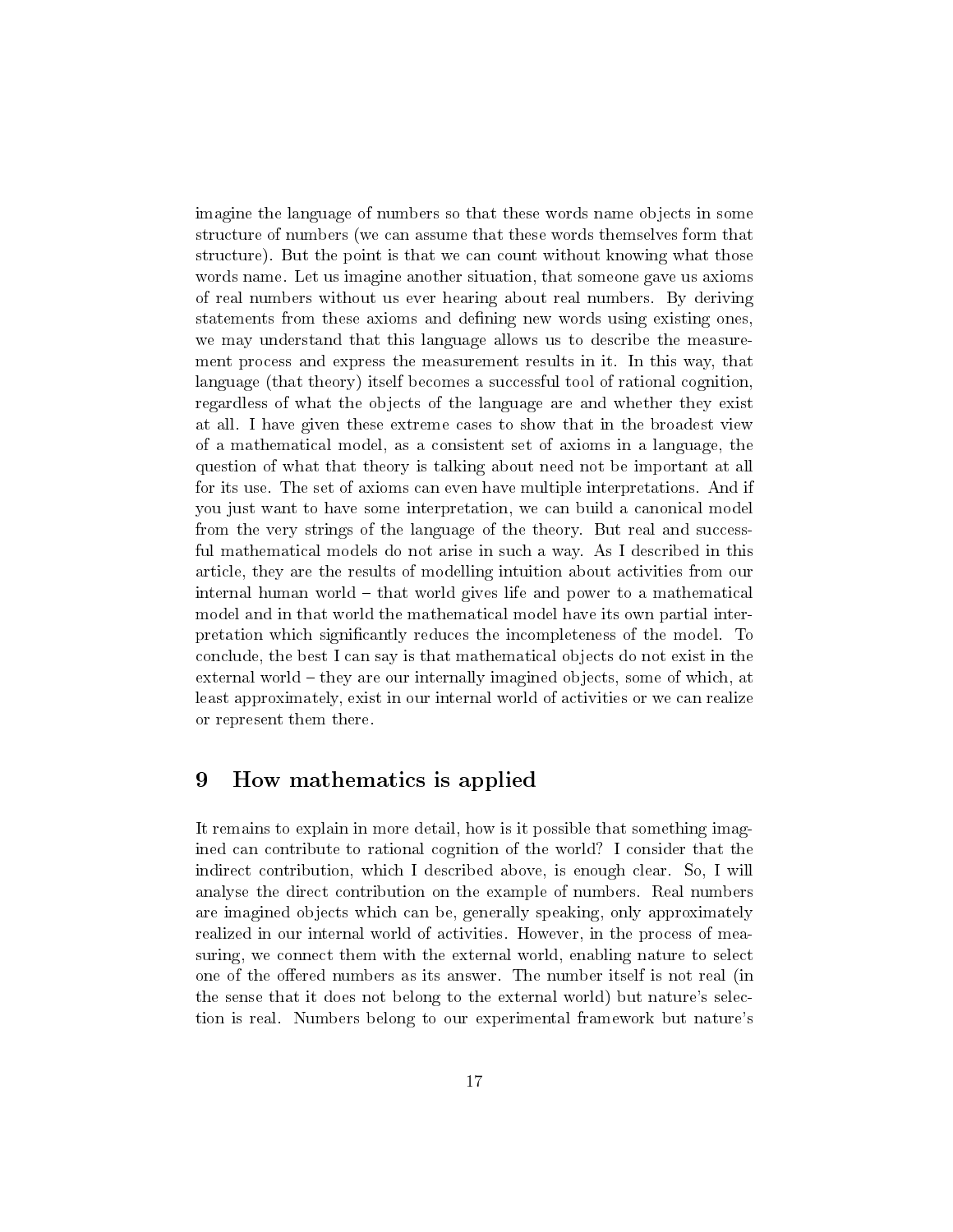selection is a truth about the external world. For example, in the process of measuring the speed of light, between all numbers nature selects the number c. The selected number c possibly exists as our internal construction. Whether it is a rational or irrational number depends on the choice of units of measurement. However, that  $c$  is the speed of light is the idealized truth about the external world which is synthesized in the process of measuring. Idealized, because we assume that c is the result of an idealized process of measurement to which the actual measurement is only an approximation. In the same way, the simple assertion about natural numbers, that  $2 + 2 = 4$ , is a true sentence about the imagined world of natural numbers, and not a truth about the external world. However, through the real process of counting, we can use assertions about numbers to obtain synthesizing assertions about the external world. For example, when we put two apples in a basket which already contains two apples, we predict that there will be  $2 + 2 = 4$ apples in the basket. This is the prediction about reality deduced from the mathematical assertion that  $2 + 2 = 4$  and the assumption that the mathematical model of counting and adding one set of things to another set is applicable in this situation. However, we must distinguish the mathematical assertion that  $2+2=4$  from the assertion about reality that when we add 2 apples to 2 apples there will be 4 apples. The best way to see the difference is to imagine a situation where we add 2 apples to 2 apples and get 5 apples. It would mean that it is not always true, as we have thought, that adding 2 apples to 2 apples gives 4 apples, but in some situations, according to as yet unknown physical laws, an additional apple emerges. However, this situation would not have any influence on the world of numbers. In that world it is still true that  $2 + 2 = 4$ . It only means that in some real situations we cannot apply the mathematical model of counting and addition. The natural numbers model of counting as well as the real numbers model of measuring or any other mathematical model have their assumptions of applicability. For the natural numbers model we assume that we can associate the number of elements to a collection of objects by the process of counting. For the real number model we assume that we can always continue to measure with ten times smaller unit, if it is necessary. A real process of measuring, for example, of the distance of point  $B$  to point  $A$ , must stop in some step, because the passage to a ten times smaller unit would not be possible with an existing measuring instrument or that passage revises our understanding of what we are measuring at all. For example, in measuring the distance between points  $A$  and  $B$  marked by pencil on a paper, the passage to the one hundredth part of millimetre requires a microscope. Looked at under a microscope  $A$  and  $B$  are not points any more, but diffused flecks. And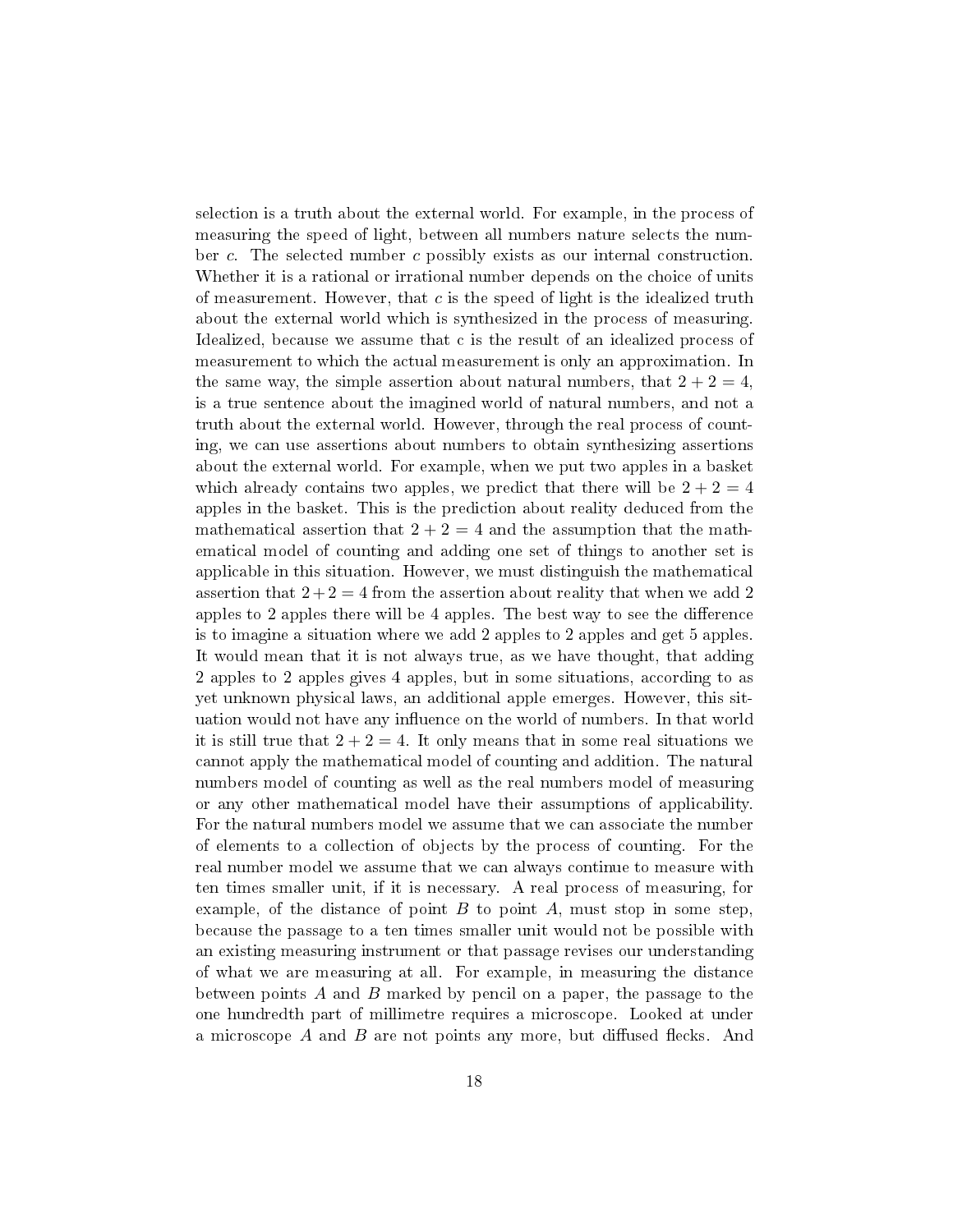what are we measuring now? The distance between the closest points of the two flecks? If we continue to magnify, we will see molecules which constitute flecks and which are in constant vibrations. And if we went to more tiny parts we would come to the world of quantum mechanics in which classical notions, on which our conception of measuring distance is based, are not valid any more. However, the question whether it is possible to apply the mathematical model of measuring in reality is not a mathematical question at all. Only when the assumptions of the model of measuring are (at least approximately) fullled can we employ the mathematics of real numbers to the real world. Likewise, only when the assumptions of the model of counting are fullled can we employ the mathematics of natural numbers to the real world. Only then we have at our disposal the whole mathematical world that can help us in asserting truths about the real world. We have at our disposal an elaborate non-verifiable language which we can connect with a verifiable language, mathematical truths which we can synthesize into truths about the external world. If contradictions occurs in an interaction with the verifiable part of the language, it does not mean that the mathematical model is false (the concept of the real truth and falsehood does not make any sense for the model), but that the assumptions about its applicability in that situation are false.

Quine [Qui51] in his naturalized epistemology considers that every part of the web of knowledge is liable to experiment, including logic and mathematics. That is true, but there are qualitative differences between science on one side and logic and mathematics on other. Experimental evidence can affect the truth values of scientific sentences but not the truth values of mathematical and logical sentences. It can only question the applicability or adequacy of mathematical models and language frameworks in some parts of science. Scientific theories are true or false of something while mathematical models are good or bad of something.

## 10 The structure of mathematics

Various mathematical models are not mutually disconnected but they are interwoven. Moreover, we express these connections also by corresponding mathematical models. First of all, there is a not so big collection of primitive mathematical models ("mother structures" in Bourbaki's terminology [Bou50]) that model the basic intuitions about our internal world of activities, intuition about near and remote (topological and metric struc-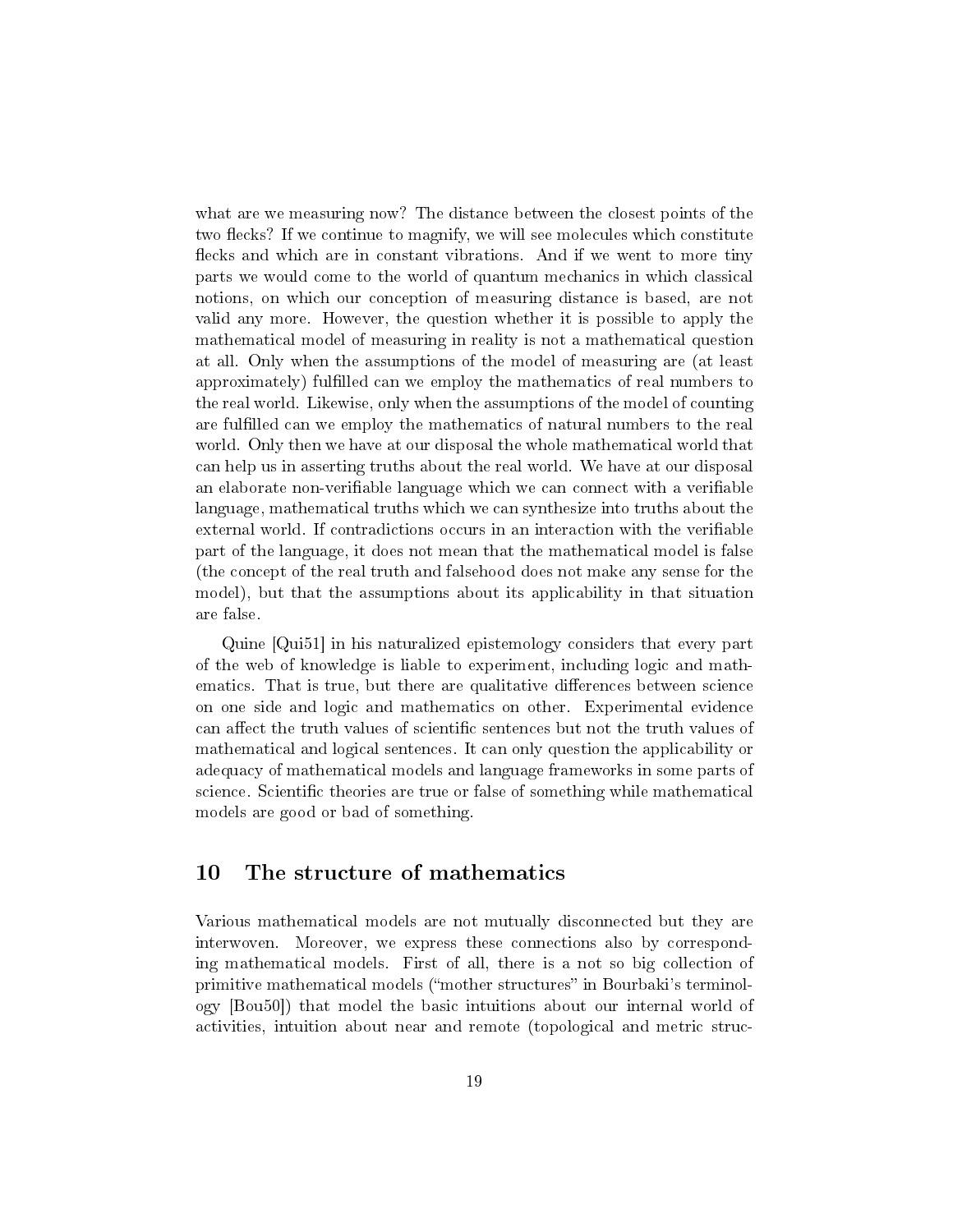tures), about measuring (spaces with measure), about straight and flat (linear spaces), about symmetry (groups), about order (ordered structures) etc. We use them as ingredients of more complex mathematical models. The complex mathematical models enable us to realize some simple and important mathematical ideas (for example, we use normed linear spaces to realize an idea of the velocity of change) or they have important applications (like Hilbert spaces which, among other things, describe the states of quantum systems). Therefore, the world of mathematics is built of some primitive models which model our inner ideas and of various ways of comparing and combining these models into more complex models. Corresponding mathematical theories are interpreted mutually or have internal interpretations. If a theory has an external interpretation then only its sentence part belongs to mathematics. For example, classical mechanics is a theory about the world. However, if we ignore its externally interpreted part we get a set of sentences which we can investigate mathematically. Hence, we can say that mathematics is concerned with the internal models and internal properties of external models, or more simply, it is concerned with that part of rational cognition that belongs to us. Furthermore, such diverse mathematical models are the basis for secondary mathematical models that model how to compare structures (set theory and category theory) and in what language to describe them (mathematical logic). However, regardless of the complexity of the world of modern mathematics, mathematics is an inner organization of rational cognition based on the modelling of our inner intuition. In constructing mathematical worlds the criteria of real truth and falsehood have no meaning, although every such world has its inner truths and falsehoods which shape and express the underlying conception. However, in the process of rational cognition we synthesize mathematical objects and truths into truths about the real world (for example, into Newton's law of universal gravitation). In the construction of mathematical worlds the criteria of simplicity and beauty, almost artistic criteria, are of real importance as well as how well the constructed theories model the original intuition and ideas. The fullment of these criteria is a good indicator, as experience shows, that the main criteria will also be fulfilled, the criteria of the direct or indirect usefulness of those worlds as our thought tools in the process of rational cognition. If the ideas are good and if they are well modelled mathematically, sooner or later they will certainly find a successful application, as we have seen in the example of Riemann's manifolds.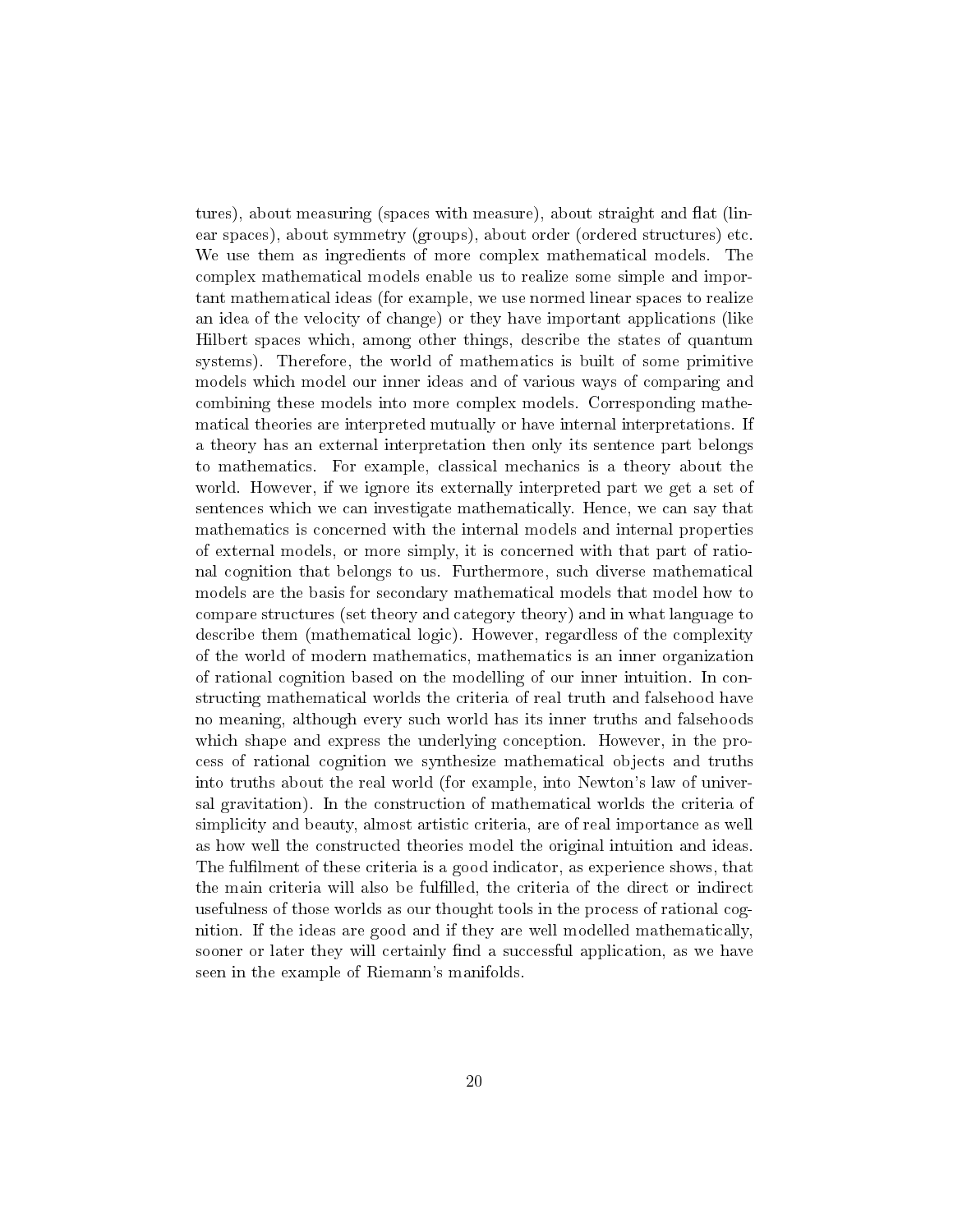# 11 Some tests for the view of mathematics as an imagined tool for rational cognition

I consider that this view of mathematics satisfies both concerns of Benacerraf dilemma  $\lceil \text{Ben73} \rceil$ : "(1) the concern for having a homogeneous semantical theory in which semantics for the propositions of mathematics parallel the semantics for the rest of the language, and (2) the concern that the account of mathematical truth mesh with a reasonable epistemology.. I have shown in Section 8 that the only difference between mathematical and scientific language is whether it is a partial interpretation of language in the internal or external world. Since we are the creators of the mathematical worlds, their epistemological status is unquestionable.

Also, I consider that the analysis conducted in this article has shown that this view of mathematics fully meets Bueno's  $[Bue09]$  "five desiderata that an account of mathematics should meet to make sense of mathematical practice (my brief answers are in parentheses): (1) The view explains the possibility of mathematical knowledge (yes – we create mathematical knowledge).  $(2)$ It explains how reference to mathematical entities is achieved (yes - they are imagined objects, some of which, at least approximately, exist in our internal world or we can realize or represent them there). (3) It accommodates the application of mathematics to science (yes – this is most explicitly shown in Section 9). (4) It provides a uniform semantics for mathematics and science (yes  $-$  this is explained in the paragraph above). (5) It takes mathematical discourse literally (yes  $-$  this is most explicitly explained in Section 9 when describing what a mathematical model is).

Concerning Quine-Putnam indispensability argument for existence of mathematical objects as it is spelled in [Col19], this view of mathematics fully supports the second premise "Mathematical entities are indispensable to our best scientific theories." and rejects the first premise "We ought to have ontological commitment to all and only the entities that are indispensable to our best scientific theories.". I have shown above in the simplest example of counting, which is certainly indispensable to our best scientific theories, that one can use the language of numbers to count in (scientic) application without even knowing what numbers are and whether they exist at all.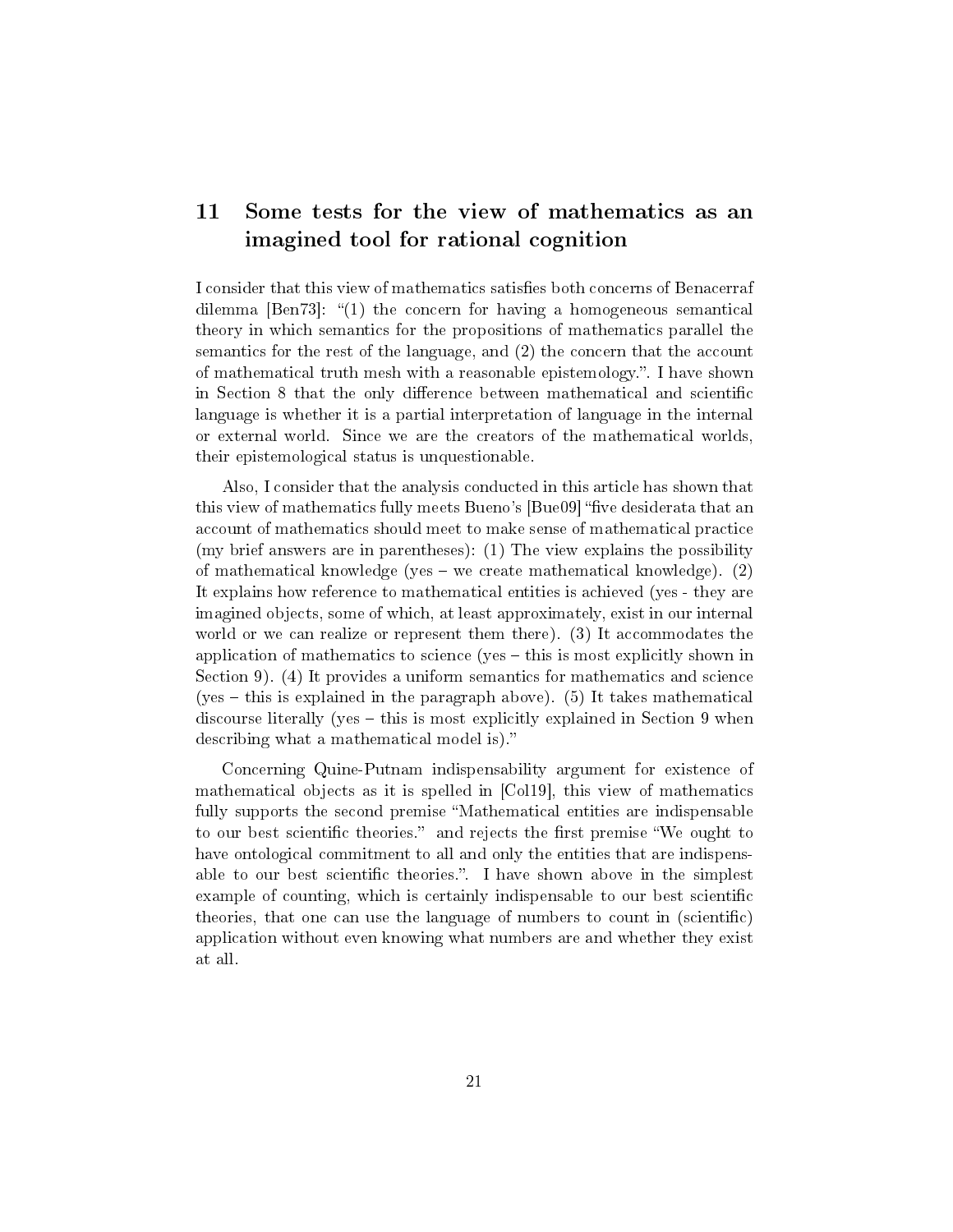# 12 Mathematics as an imagined tool for rational cognition and other views of mathematics

As far as I am aware, the view of mathematics presented in this paper has a certain originality, if nothing else, because on the one hand it elaborates some insufficiently elaborated views of mathematics, and on the other hand, it encompasses some prominent views of mathematics but, as a whole, avoids their one-sidedness.

It is clear that this view of mathematics has nothing in common with realistic views of mathematics, according to which mathematical objects and mathematical worlds belong to the external world. In the view of mathematics described in this paper, the human being and the human community create mathematics, just as they create, for example, works of art. This view of mathematics certainly falls under Hersh's humanistic philosophy of mathematics and Ernest's social constructivist philosophy of mathematics, and can be considered a certain elaboration of their views in one part. The basis is: real mathematical activity, individually performed, and socially supported and maintained. In my view of mathematics, the basis is what I call the internal world of activities: constructive mathematical objects "live" in that world. Of course, Hersh and Ernest try to look through mathematical activities at all mathematical objects. In [Her97] Hersh writes "A world of ideas exists, created by human beings, existing in their shared consciousness. These ideas have objective properties, in the same sense that material objects have objective properties.", and that "any mathematical object you like—exists at the social-cultural-historic level, in the shared consciousness of people (including retrievable stored consciousness in writing). In an oversimplied formulation, "mathematical objects are a kind of shared thought or idea."". The notion of a mathematical model developed in this paper can be understood as an elaboration of one aspect of Hersh's views of mathematics. In [Ern97] Ernest writes "Social constructivism adopts an approach to mathematical objects perhaps best described as nominalist, regarding them as linguistic/conceptual objects.", and in more detail, "According to the social constructivist view the discourse of mathematics creates a cultural domain within which the objects of mathematics are constituted by mathematical signs in use. Mathematical signifiers and signifieds are mutually interacting and constituting, so the discourse of mathematics which seems to name objects outside of itself is in fact the agent of their creation, maintenance, and elaboration, through its use.". From the above, it is clear how important the linguistic component of mathematics is in Ernest's approach, as well as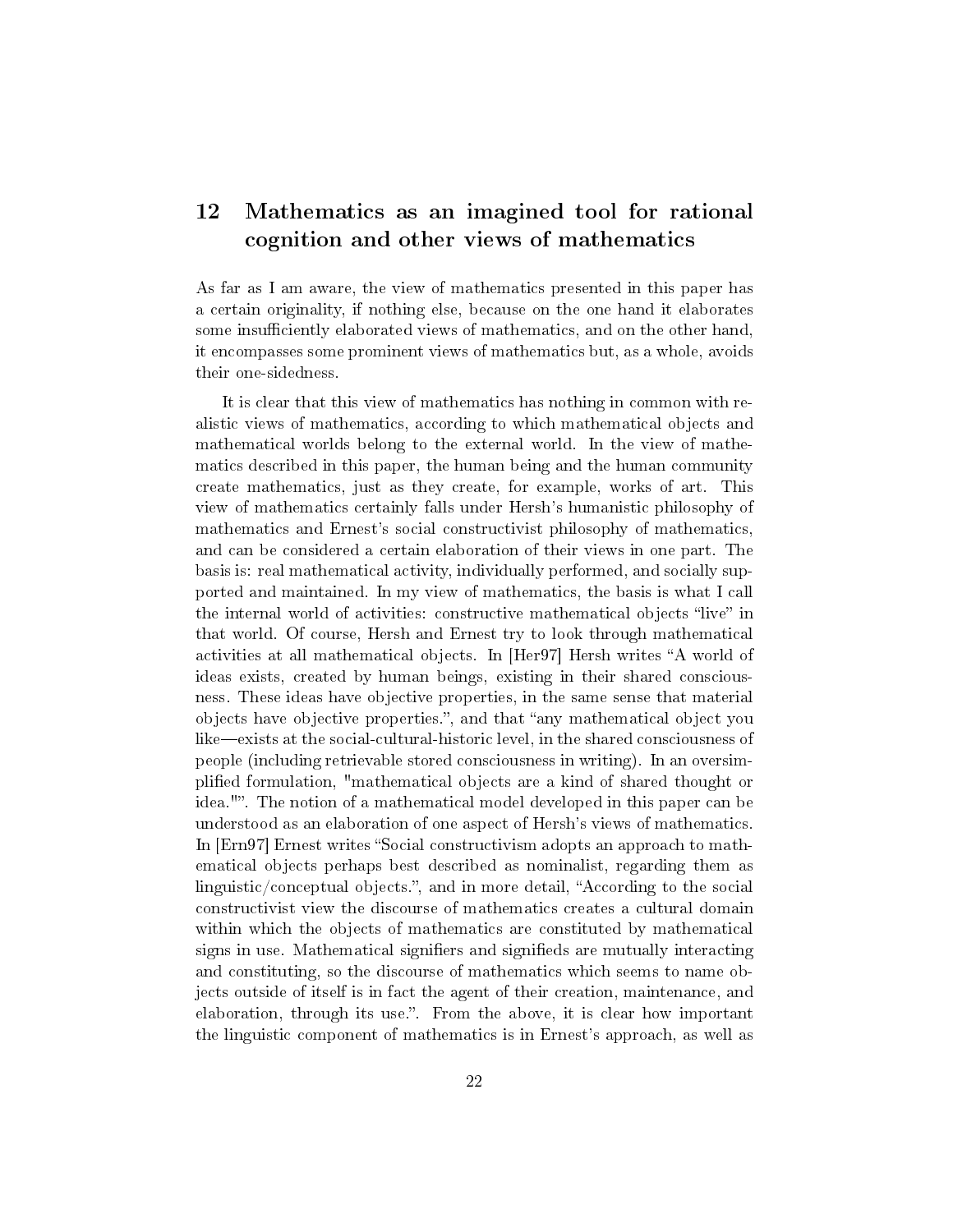in mine. So, the notion of a mathematical model developed in this paper can be understood also as an elaboration of one aspect of Ernest's views of mathematics. On the other side, the humanistic view of mathematics complements the view of mathematics described in this paper. Likewise, the embodied mind and embodied cognition approach to mathematics, as they are vividly describe in [LNn00], complement the view of mathematics described in this paper. These approaches show the importance of the biological component of mathematics and show the connection of the mathematical ideas with our biological predispositions and activities. Research in this area seriously dis-confirms realistic conceptions of mathematics and confirms the thesis that mathematical ideas are deeply rooted in our behaviour and that mathematics is created rather than discovered.

I consider that the view of mathematics presented in this paper belongs in large part to the tradition which has begun with Dedekind, Cantor and Hilbert. The creationist and structuralist views of Dedekind about mathematics have spread into mathematics community through works of Emmy Noether, van der Waerden and Bourbaki, and they have become the trademark of modern mathematics. I was surprised when I saw what attention philosophical community did pay to the Benacceraf's article What numbers could not be" ([Ben65]) because what is in the article I have thought is well known from the time of Dedekind. The subject of discussion is whether and in what form psychologism is present in Dedekind's work, also in the quotation from the beginning of the article (see [Rec03] for a detailed analysis). If Dedekind, under the free creation of natural numbers (as well as other numbers), considered their creation as a creation of abstract thoughts then that is different from the view of mathematics set out here. In this view, mathematical objects are always imagined as concrete objects, because that is how our language works, regardless of whether we can realize them in our internal world or not. We already do abstraction with language itself, which ensures that we consider only those properties of mathematical objects that interest us. Thus, language is the bearer of the required abstraction and not the objects of language.

In the view of mathematics presented in this paper the final mathematical model (theory) is a junction of axioms and partial internal interpretation of an adequate language. Thus this view encompasses formalism (in the part related to axioms) and constructivism (in the part related to partial internal interpretation). The subject of formalism is formal systems and the subject of constructivism is the internal world of our activities. But if we do not look at them as methodological approaches but as philosophies, they are one-sided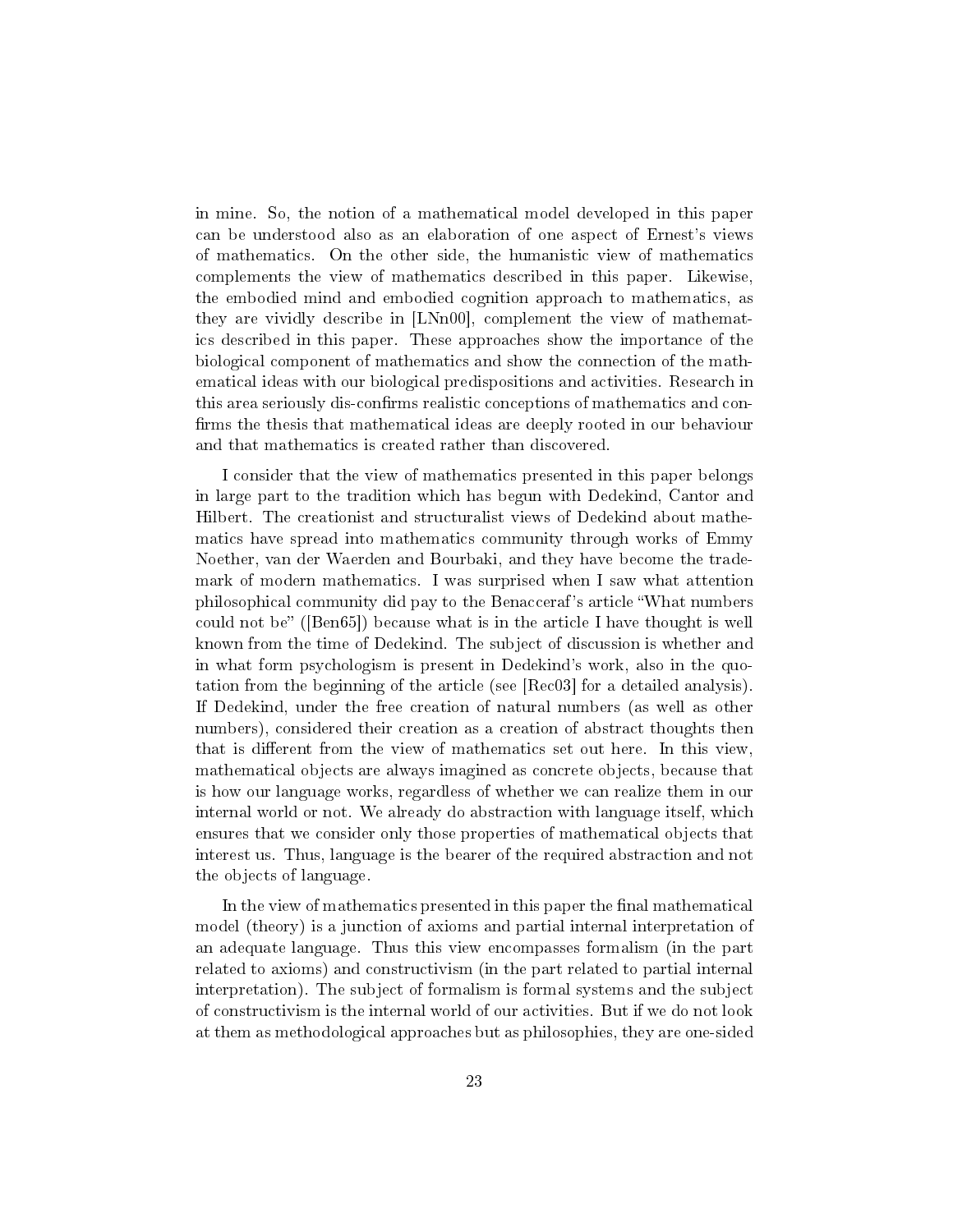formalism limits mathematics to formal manipulations of language forms and constructivism to the internal world of activities.

Logicism, regardless of its success or failure, or its modern reincarnation in classical set theory, is also a one-sided view of mathematics. In my view of mathematics, logicism and set theory are only large (and important) mathematical models in which " all " mathematical models can possibly be represented up to an isomorphism but which neglect the existence of particular interpretations. For example, in set theory we can use ordered triples of real numbers to realize the structure of three-dimensional Euclidean space but we cannot reconstruct Euclidean geometry in its primary interpretation, as the structure of the space of our internal activities.

This view of mathematics can fit into naturalism, if we understand it in the broader sense of the word,<sup>2</sup> because human cognition is basically holistic and every part, even mathematics, can be properly perceived only in relation to that whole. However, it cannot fit into naturalism in the narrower sense of the word which sets ontological conditions in the first premise of the Quine-Putnam indispensability argument and does not respect the difference between logic and mathematics on the one hand and the natural sciences on the other, as I commented at the end of Section 11.

The structuralism that is part of this view of mathematics is structuralism that is present in mathematical practice. He is deprived of all philosophical additions on the nature of mathematical structures and mathematical objects by which various structuralist views in the philosophy of mathematics are distinguished, as nicely dissected in [RP00]. In what follows, by structuralism I will mean precisely this structuralism. The approach in mathematics according to which only the structure of objects is important is named in [RP00] structuralist methodology and is described as follows: Mathematicians with a structuralist methodology stress the following two principles in connection with them: (i) What we usually do in mathematics (or, in any case, what we should do) is to study the structural features of such entities. In other words, we study them as structures, or insofar as they are structures. (ii) At the same time, it is (or should be) of no real concern in mathematics what the intrinsic nature of these entities is, beyond their structural features.". I consider that structuralism is only one, although very important, aspect of mathematical modelling but we cannot reduce all mathematics to it. As I stated above, the nature of our thought and use of language, as well as the way how we manage a vast complexity of the

 ${}^{2}\text{In}$  [Pas16] one can see how many different variants of naturalism there are.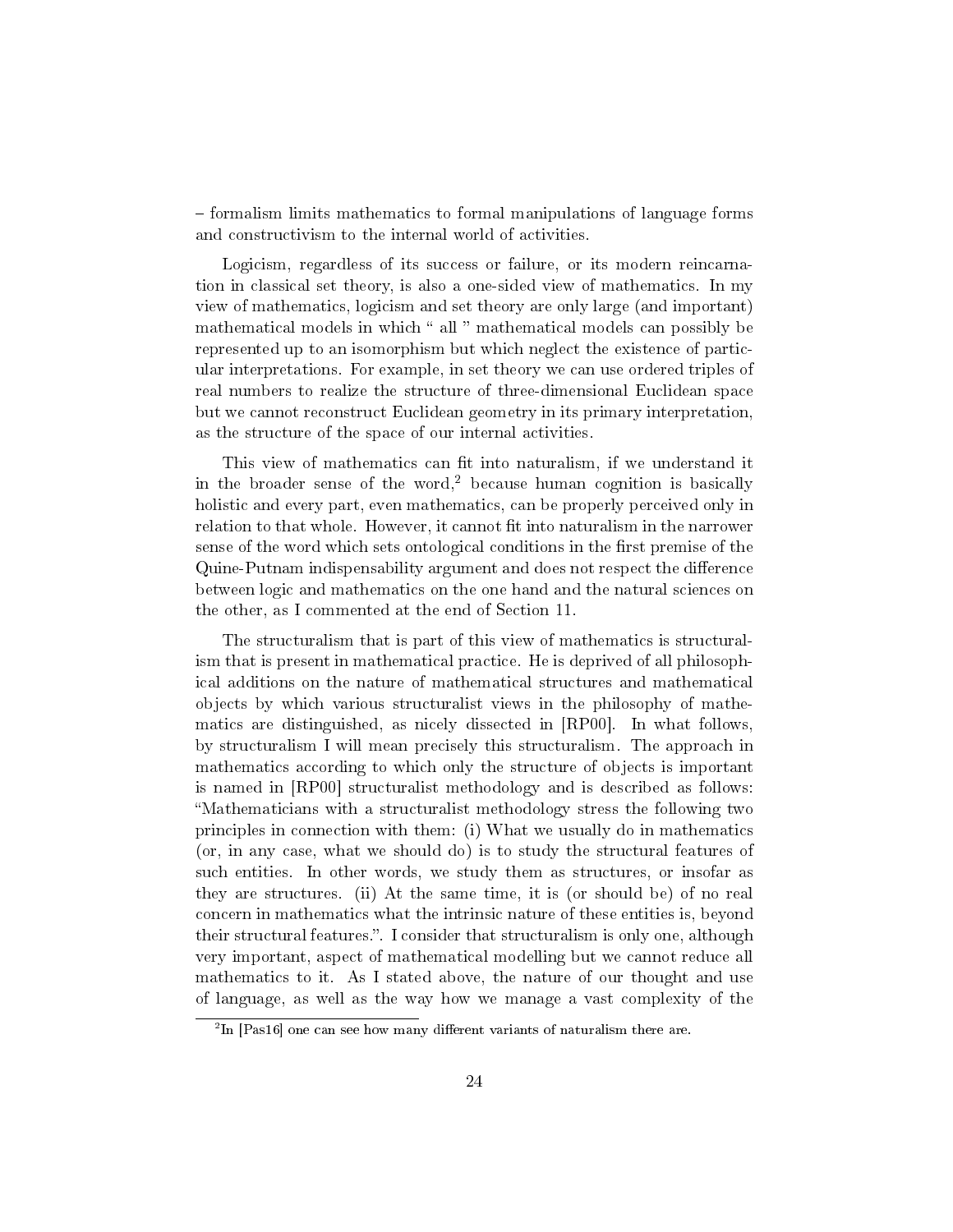world, leads to extracting a certain structure from such a domain. Thus, in the study of a phenomenon, we limit ourselves to the study of a certain structure of that phenomenon. However, structuralism is an approach that studies structures formally and does not enter into their nature. It thus naturally falls under mathematics, and the language of set theory is a natural language for the study of structures. However, not only do the structures we extract from the outside world (and thus do not belong to mathematics) have their content, but mathematical structures can also have their content. We have seen that only structural properties are important for natural numbers, and here the whole mathematics is covered by the structural approach. However, what about sets, for example? Although we do not have a completely clear interpretation of what sets are, we do not think that only structure is important for sets, but that they have additional content. The situation is even more pronounced with Euclidean geometry which I consider to be a mathematical model of space of our human activities and which is on an equal footing to number systems, and not part of physics. Its objects are completely determined in our internal world and are not just "places" in a certain structure. Although we can study various structures of the same type as the structure of Euclidean geometry, or connect it with isomorphic structures, thus we cannot exhaust the mathematical content of Euclidean geometry. So, if we do not look at structuralism as a methodological approach but as a philosophy, it is one-sided, or as Machover says in [Mac83],it is "alienated".

The main difference between fictionalism and this view of mathematics is that fictionalism considers that mathematical objects do not exist (or at least that it does not matter whether they exist at all) and that mathematical claims are not true, while I consider that mathematical objects are imagined objects that we can at least partially realize in the world of our internal activities and that mathematical truths are specifications of mathematical ideas, idealized truths about the world of our internal activities. This connection between mathematics (mathematical objects and mathematical truths) and our world of internal activities is crucial  $-$  it is the source from which mathematics arises and the environment in which it is applied. Furthermore, I believe that fiction is always linguistic fiction. And I do not think that when we use mathematical language, we pretend that there are mathematical objects and pretend that what we say about them is true. The very nature of language use requires us to assume the existence of the objects we are talking about. Only when we step out from that language can we speak of the existence of these objects (in this new language), as Carnap explained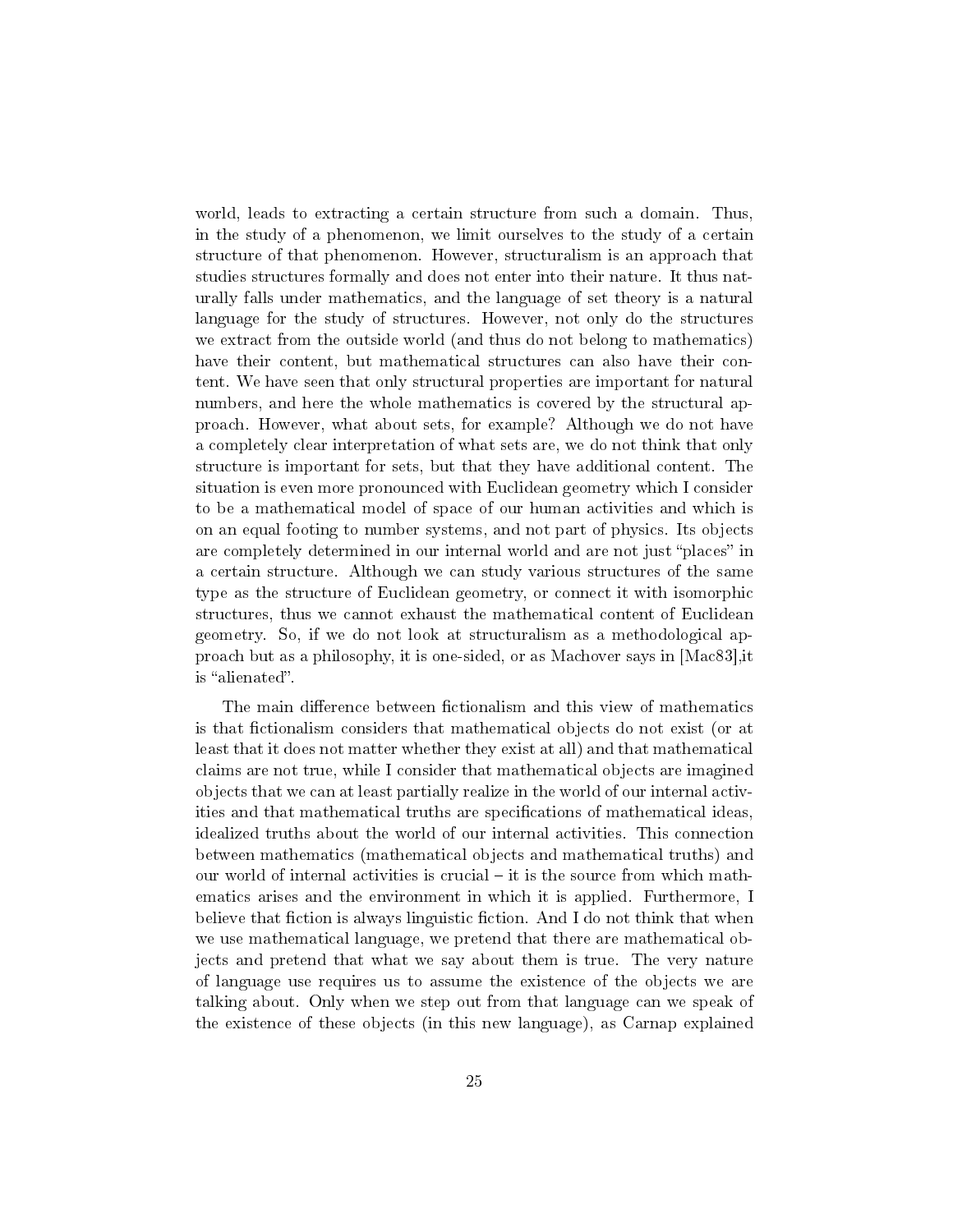long ago in [Car50]. In my opinion, fictionalism has two different versions. In one version, fictionalism does not take mathematical language literally but figuratively, according to Field [Fie80] as a conservative extension of a content language, while Yablo [Yab02] considers it as representational aid. The second version (Balaguer [Bal98], Leng [Len10], Bueno [Bue09] takes the mathematical language literally. Since I, too, take mathematical language literally, my view of mathematics may have common points only with the second version of fictionalism, and I will here refer to this version. I have shown above by the example of natural and real numbers how a mathematical model can be applied purely linguistically without even knowing what its objects are and whether they exist at all. This way of using mathematics is in line with fictionalism and it shows that, if we look at the final product, fictionalism is very close to formalism. However, such an approach to mathematics is artificial and limiting - neither mathematics is practiced in this way nor can all mathematical activities be reduced to such an approach. It is a partial internal interpretation that gives and sustains life to mathematical models.

#### References

.

- [Bal98] Mark Balaguer. Platonism and Anti-Platonism in Mathematics. Oxford University Press, 1998.
- [Ben65] Paul Benacerraf. What numbers could not be. The Philosophical  $Review, 74:47-73, 1965.$
- [Ben73] Paul Benacerraf. Mathematical truth. The Journal of Philosophy,  $70:661 - 679, 1973.$
- [Bou50] Nicholas Bourbaki. The architecture of mathematics. The American Mathematical Monthly,  $57(4):221-232$ , 1950.
- [Bri27] Percy W. Bridgman. The Logic of Modern Physics. Macmillan, 1927.
- [Bue09] Otávio Bueno. Mathematical ctionalism. In Otávio Bueno and  $\oslash$ ystein Linnebo, editors, New waves in philosophy of mathematics, pages 5979. Palgrave Macmillan, 2009.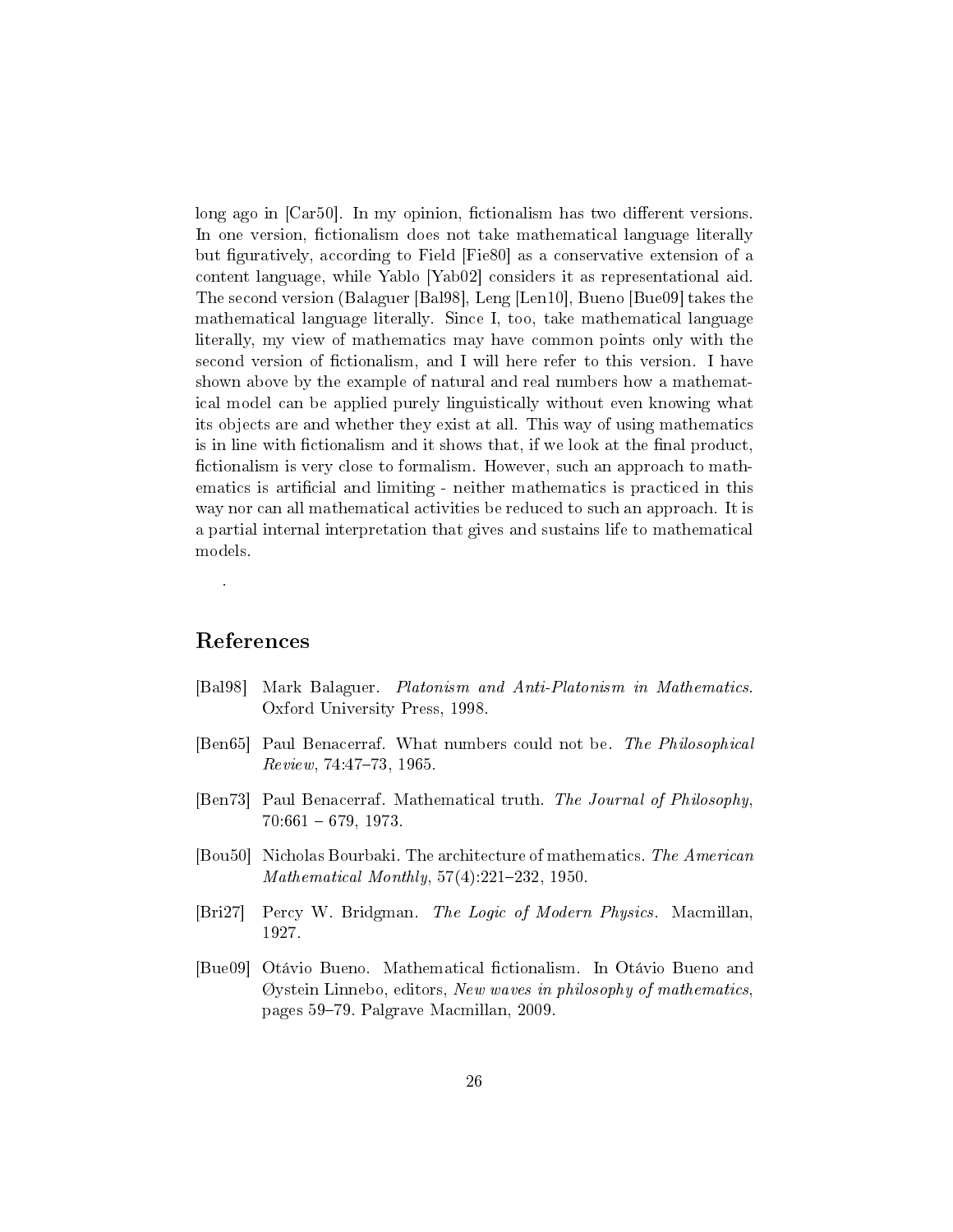- [Can83] Georg Cantor. Grundlagen einer allgemeinen Mannigfaltigkeitslehre. Teubner, Leipzig, 1883.
- [Car50] Rudolf Carnap. Empiricism, semantics, ontology. Revue Internationale de Philosophie,  $4:20 - 40$ , 1950.
- [Col19] Mark Colyvan. Indispensability arguments in the philosophy of mathematics. In Edward N. Zalta, editor, The Stanford Encyclopedia of Philosophy. Metaphysics Research Lab, Stanford University, spring 2019 edition, 2019.
- [Cul18] Boris Culina. An elementary system of axioms for euclidean geometry based on symmetry principles.  $Axiomathes$ ,  $28(2):155-180$ . 2018.
- [Cul20] Boris Culina. The language essence of rational cognition, and some philosophical consequences. unpublished, 2020.
- [Ded88] Richard Dedekind. Was sind und was sollen die Zahlen. Vieweg, Braunschweig, 1888.
- [Ern97] Paul Ernest. Social Constructivism as a Philosophy of Mathematics. State University of New York Press, 1997.
- [Fie80] Hartry Field. Science Without Numbers. Princeton University Presss, 1980.
- [Göd31] Kurt Gödel. Über formal unentscheidbare sätze der principia mathematica und verwandter systeme, i. Monatshefte für Mathematik und Physik,  $38:173-198$ ,  $1931$ .
- [Hen49] Leon Henkin. The completeness of the first-order functional calculus. Journal of Symbolic Logic,  $14:159 - 166$ , 1949.
- [Her97] Reuben Hersh. What is Mathematics, Really? Oxford University Press, 1997.
- [Hil00] David Hilbert. Über den zahlbegriff. Abhandlungen der Königlichen Gesellschaft der Wissenschaften zu Göttingen, 8:180–183, 1900.
- [Hil26] David Hilbert. Über das unendliche. Mathematische Annalen,  $95:161-190, 1926.$
- [Len10] Mary Leng. *Mathematics and Reality*. Oxford University Press, 2010.